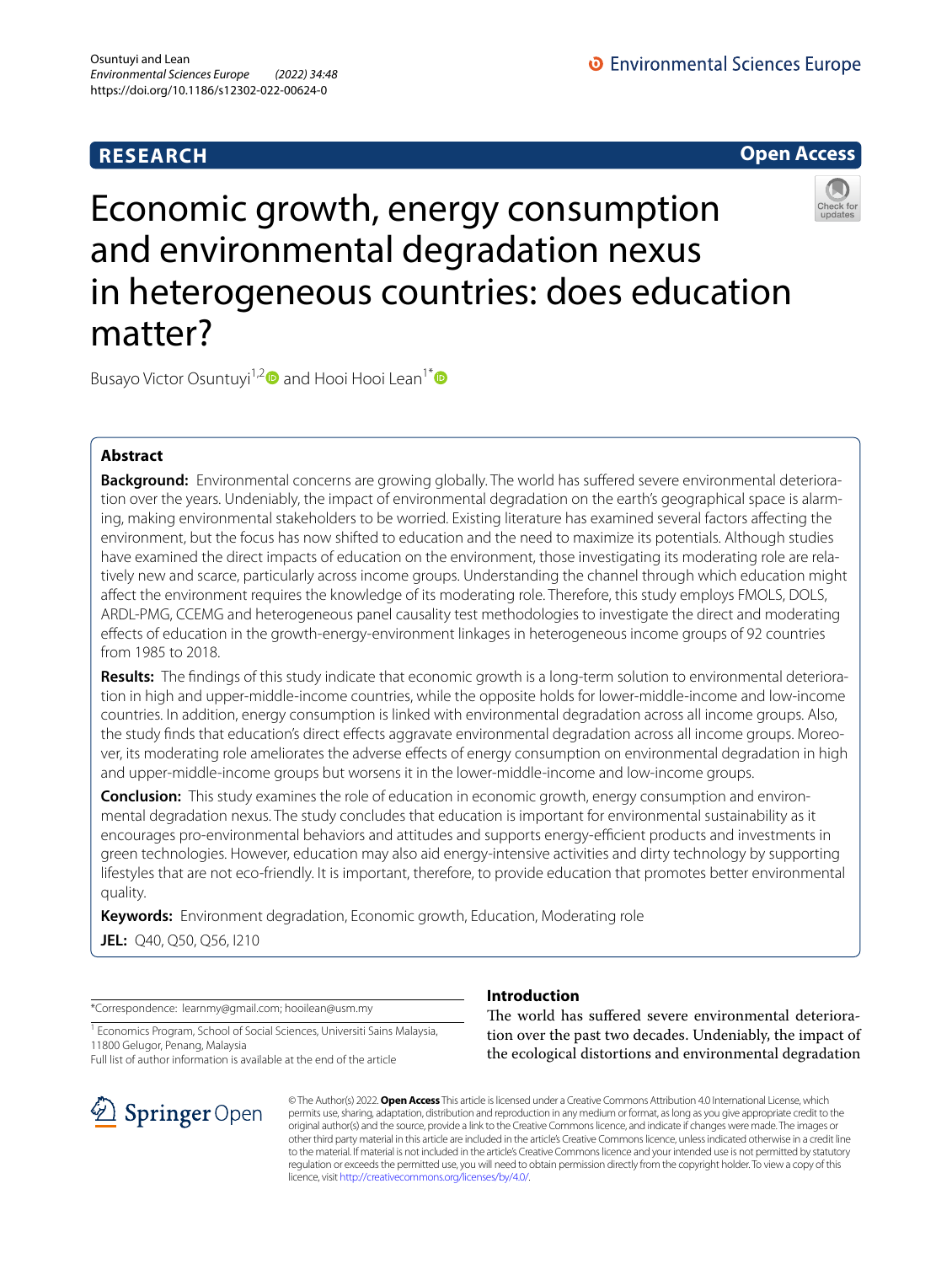on the earth's geographical space is alarming, causing environmental stakeholders and environmentalists to be highly concerned. From being just a bunch of environmental issues, these problems have resulted in environmental disasters, such as extreme weather events and rising sea levels. Due to that, countries are under pressure, striving to address environmental crises and simultaneously sustain economic growth [[49](#page-14-0)]. Fundamentally, it is believed that the destruction of many countries' ecosystems is the consequence of human actions, including rapid industrialization, growing population, expansion in economic activities, urbanization and widespread consumption of fossil fuels [\[17,](#page-13-0) [20,](#page-13-1) [22](#page-13-2), [48](#page-14-1), [67](#page-14-2)]. Undoubtedly, one of the major contributors to climate change and environmental degradation is carbon dioxide (CO2) emissions [\[12,](#page-13-3) [20](#page-13-1), [22\]](#page-13-2)**.**

The concerns of environmental stakeholders have spurred researchers to examine the factors afecting environmental degradation and offer solutions to environmental problems [[1,](#page-13-4) [5](#page-13-5), [21,](#page-13-6) [23](#page-13-7), [24](#page-13-8), [32,](#page-14-3) [50](#page-14-4), [60,](#page-14-5) [68\]](#page-14-6). Many of these research attempts were conducted within the Environmental Kuznets Curve (EKC) hypothesis, pioneered by Grossman and Krueger [\[30](#page-13-9)]. The EKC linked environmental degradation to economic growth. It hypothesizes that the tendency of environmental degradation to rise during the early stages of economic growth is high and that after a certain threshold, economic growth and environmental degradation decline [[26,](#page-13-10) [61](#page-14-7), [64](#page-14-8)].

As it becomes increasingly clear the extent to which human activities have afected the environment, attention has begun to turn to education and the need to tap its potential. Education could directly afect the environment by creating awareness and encouraging individuals to protect their environment. For instance, educated individuals are likely to be more concerned about the environment and support environmental policy decisions. Education could also afect the environment by moderating energy consumption and encouraging people to lessen their environmental impact through more efficient energy use. Noticeably, education is a primary channel of knowledge, values, and skills acquisition, changing humans' environmental behaviors and attitudes to address climate change and environmental degradation challenges. Indeed, education provides an endless entryway to information and contributes to a better understanding of complex environmental messages. Correspondingly, it is identifed that education raises environmental awareness, fosters an in-depth sense of responsibility, steers people away from environmentally harmful conduct, motivates individuals to use energy resources more efficiently and supports environmental policies [[13](#page-13-11), [16](#page-13-12), [31,](#page-13-13) [46,](#page-14-9) [64](#page-14-8), [66,](#page-14-10) [77\]](#page-15-0)**.** However, education could generate adverse efects on the environment and pro-environmental behavior, such as increasing the consumption of non-renewable resources and access to polluting technologies, which leads to negative repercussions on the environment (see  $[6, 25, 36, 65]$  $[6, 25, 36, 65]$  $[6, 25, 36, 65]$  $[6, 25, 36, 65]$  $[6, 25, 36, 65]$  $[6, 25, 36, 65]$  $[6, 25, 36, 65]$ ).

Figure [1](#page-2-0) shows the possible transmission channels among the variables. Education shows two opposing efects. First, education promotes environmental awareness, which in turn encourages the pro-environmental behaviour of the people. The pro-environmental behaviour of the people leads to support for environmental policy and efficient use of energy. Additionally, educated people are expected to earn more income, putting them in better positions to support environmental policy. However, the second opposing efect of education encourages people to consume more non-renewable energy and gives them more access to polluting technologies, increasing environmental degradation.

The flow of Fig. [1](#page-2-0) from the left-hand side shows that education leads to environmental awareness, pro-environmental behavior (which also leads to support for environmental policy), and efficient energy consumption. All of which lead to a reduction in environmental degradation (minus arrow). From the middle: Educated individuals earn improved income, enabling them to support environmental policy, which reduces environmental degradation (minus arrow). From the right-hand side: Education can make individuals increase their consumption of non-renewable energy and access to polluting technologies, increasing environmental degradation. The two arrows from the bottom show that when the EKC is confrmed, economic growth frst increases environmental degradation, gets to a turning point and starts reducing it (meaning that economic growth is a solution to environmental degradation). In contrast, when the EKC is not valid, economic growth frst reduces environmental degradation at an early stage, gets to a point, and starts increasing it (meaning that economic growth is not a solution to environmental degradation).

Studies have considered the direct impact of education and how it afects the environment. However, most of these studies do not consider the moderating role of education. The moderating role of education has essential policy outcomes as it provides invaluable insights to policymakers. The moderating role of education is necessary to examine how education could afect the environment through its interaction with energy consumption, thereby enabling informed policy formulation and implementation that can be better attuned to yield maximum impact. Only recently, the study of Katircioglu et al. [\[38](#page-14-13)] empirically considered the moderating role of education on energy consumption as one of the potential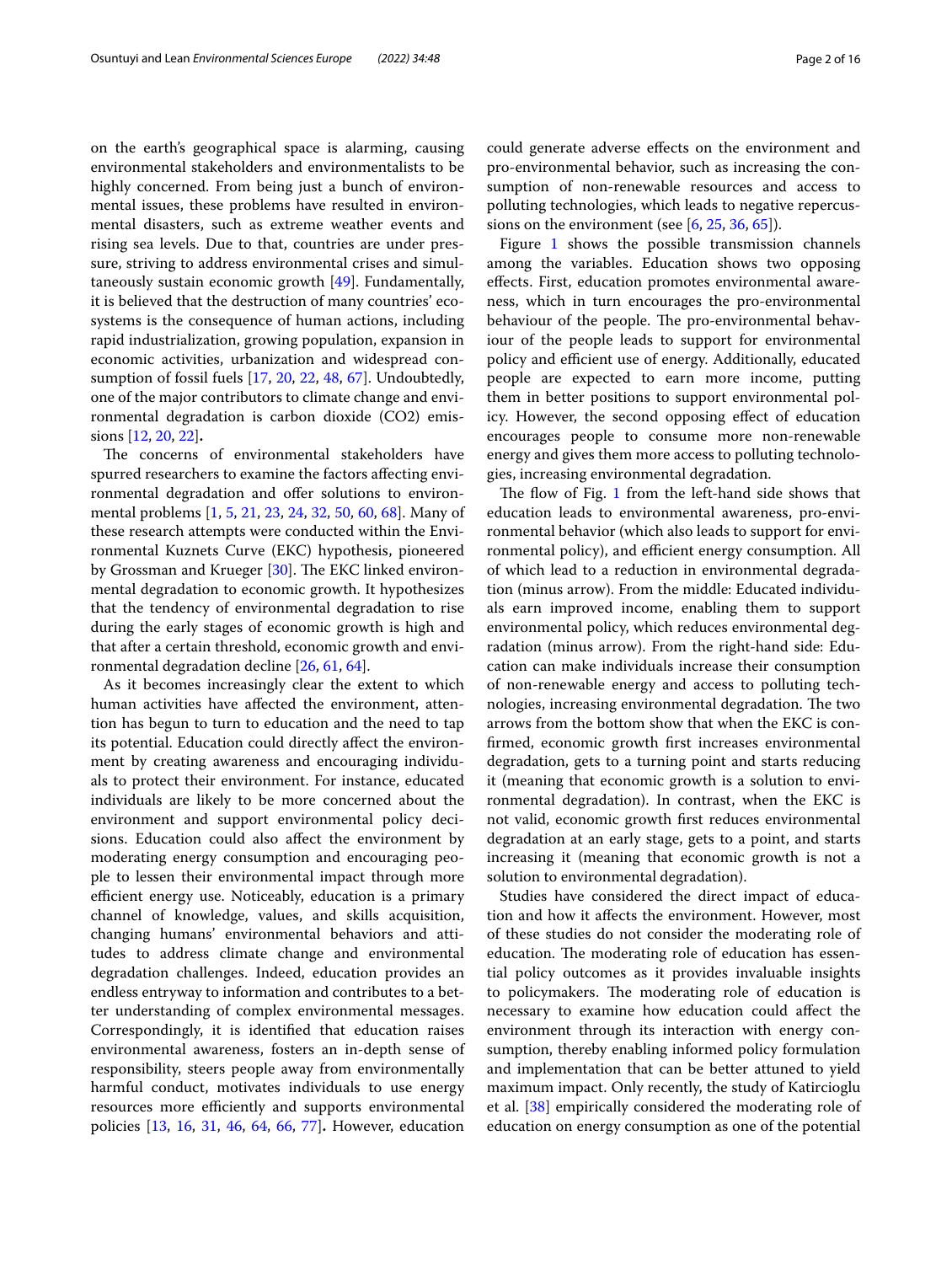

<span id="page-2-0"></span>environmental degradation determinants. However, the study only focused on Cyprus. Therefore, the present paper examines the direct and moderating efects of education in growth-energy-environment relationships for four income groups. Classifying the countries into income groups is necessary since the countries that make up the global economy are diverse, and one major indicator to classify this diversity is income. Also, people's attitudes toward the environment may vary between different income groups [[18,](#page-13-16) [29](#page-13-17)]**,** hence the need to verify whether empirical fndings difer among the groups [[21\]](#page-13-6).

This present study differs from earlier ones and adds to the existing knowledge because it would be the frst to examine the moderating role of education in heterogeneous income groups as far as is known. This study categorizes the study countries into diferent income groups based on the World Bank's latest classifications. The study explains the diferences in environmental quality among the income groups and gives specifc recommendations for efective policy formulation. Additionally, this study calculates the marginal efects for all the income groups and examines causal relationships by employing a test that accounts for cross-sectional dependence and heterogeneity, which Katircioglu et al. [[38\]](#page-14-13) did not consider. Thus, it provides evidence of education's direct and

moderating efects on environmental degradation based on income groups. The important findings in this study give a new viewpoint on the relationships between economic growth, energy consumption and environmental degradation. More relevantly, it ofers insights and updated policy support for efective policy formulation to improve environmental quality.

The remainder of this paper is organized in the following manner: ["Literature review](#page-2-1)" section assesses related literature, ["Methodology and data"](#page-4-0) section summarizes the methodologies, and "[Empirical results & discus](#page-5-0)[sion](#page-5-0)" section analyses the data and deliberates the key findings. The last section concludes and makes policy recommendations.

## <span id="page-2-1"></span>**Literature review**

The alarming pattern of environmental problems is giving concerns to environmental stakeholders globally. Researchers and policymakers have endeavored to understand and identify the primary causes of these problems and forecast their future direction. Accordingly, such eforts have prompted a rise in studies that concentrate on discovering environmental degradation determinants. Most of the studies focused on the environmental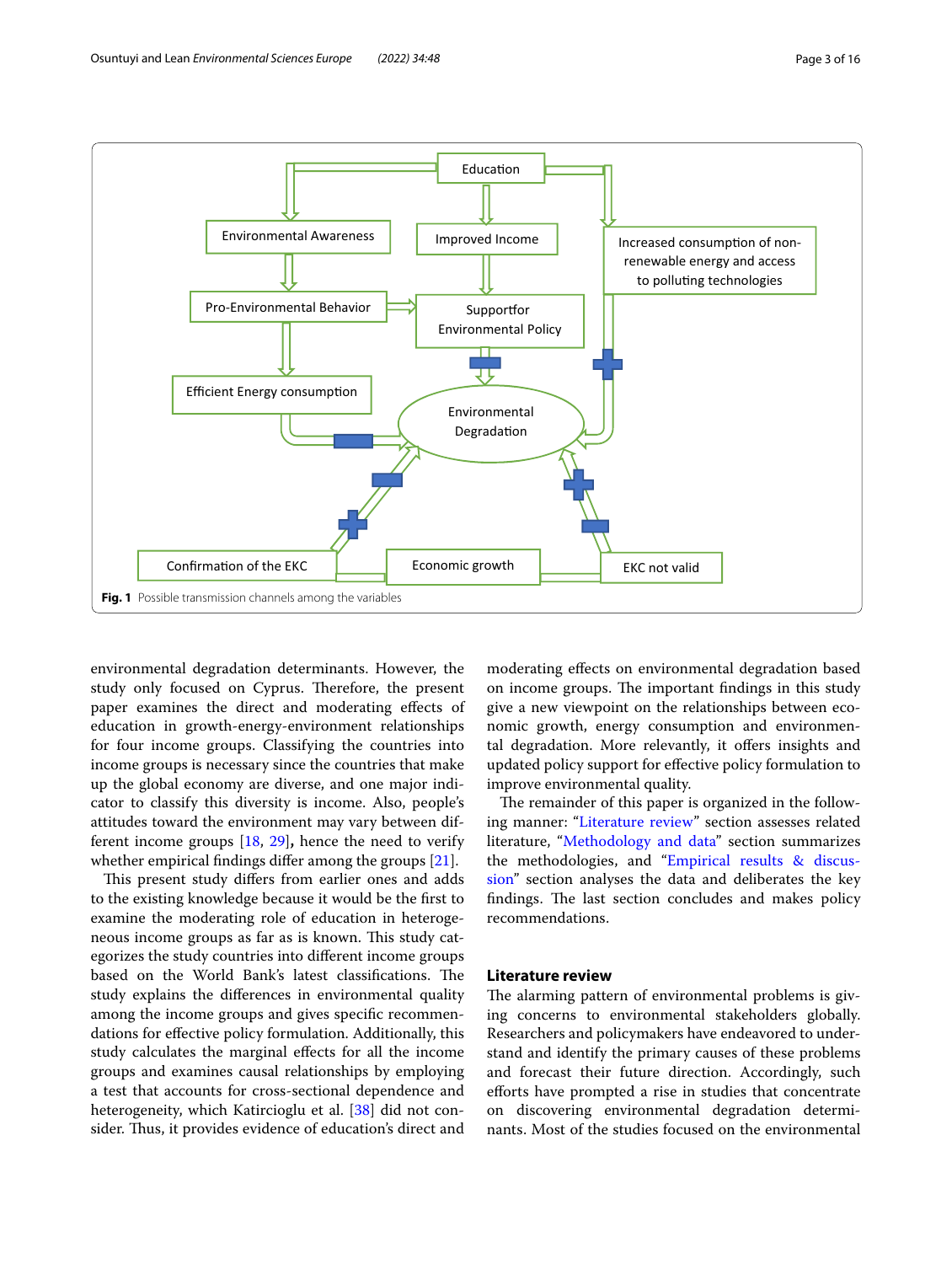impacts of growth and energy consumption. However, few other studies considered education as one of the potential environmental determinants.

In detail, many studies have examined the impacts education has on the environment in the past and found that education promotes pro-environmental conduct and behavior in various circumstances. For instance, it is noted that educated individuals are more inclined to reduce, reuse, and recycle [\[27](#page-13-18), [42](#page-14-14), [62](#page-14-15), [76\]](#page-15-1)**.** Other studies have found that people with education are more likely to make better consumption choices, such as buying ecolabeled and energy-efficient items, as well as exhibiting energy-saving behaviors [[10](#page-13-19), [43](#page-14-16), [69](#page-14-17)]**.** At the same time, existing literature has demonstrated that individuals with solid educational backgrounds have a stronger possibility of adopting energy-efficient behaviors [[59](#page-14-18)].

Furthermore, there is empirical evidence that proenvironmental attitudes are highly associated with one's educational experience. For instance, it is uncovered that better-educated people are steadily keen to play a part in supporting green electricity and sacrifcing fnancial wellbeing to enrich the environmental quality and report environmental concerns [[15](#page-13-20), [72\]](#page-14-19). Equally important, many fndings described a positive relationship between education and one's willingness to support emissions reduction policy, renewable energy and environmental protection through higher payment of taxes [\[9](#page-13-21), [40,](#page-14-20) [78](#page-15-2)].

However, some studies indicated that education levels generate adverse efects on the environment and proenvironmental behavior, such as increasing the consumption of non-renewable resources and access to polluting technologies, which leads to adverse repercussions on the environment  $[25, 36, 65]$  $[25, 36, 65]$  $[25, 36, 65]$  $[25, 36, 65]$  $[25, 36, 65]$ . At the same time, other studies indicated that a higher percentage of people in high-income countries prefer general environmental protection to economic growth and tend to prioritize environmental goals than those in low-income countries [\[18](#page-13-16), [29\]](#page-13-17). More education can improve environmental awareness and regulations concerning natural resources usage and energy consumption, thereby improving environmental quality. Inglesi-Lotz and Morales [\[35](#page-14-21)] explains how education could afect energy consumption. Education increases the awareness level in any economy. This increased awareness could enable energy consumers to make informed and better decisions concerning energy consumption, which, in turn, may lead to a reduction in energy consumption.

More studies have examined the roles of education on environmental degradation in recent times. Chankrajang and Muttarak [\[13\]](#page-13-11) revealed that acquiring knowledge relevant to environment-friendly behavior results in pro-environmental actions, which in return, facilitates reducing CO2 and protecting nature. Furthermore, education is essential to understand climate change globally and its associated adverse outcomes. Similarly, Balaguer and Cantavella [[6\]](#page-13-14) employed higher education data within the EKC framework for Australia and found education to improve environmental quality. Chankrajang and Muttarak's fndings on the positive infuences of education on environmental quality and pro-environmental behavior are also widely restated in other studies. For example, educated individuals are more mindful and conscious of the external impacts of their behaviors and, thus, more concerned with social welfare in Europe [\[47](#page-14-22)].

Similarly, education was found to improve the environment in Australia [\[6](#page-13-14)], Turkey [[26\]](#page-13-10), Organization for Economic Co-operation and Development (OECD) [[73](#page-14-23), [74\]](#page-15-3)**,** and the Asia–Pacifc Economic Cooperation countries [[75\]](#page-15-4)**.** On the other hand, [[73](#page-14-23), [74](#page-15-3)] found that education increases environmental degradation to a certain level, improving environmental quality. In the same vein, Mahalik et al. [[44](#page-14-24)] revealed that primary education degrades the environment in Brazil, India, China, and South Africa, while secondary education improves it.

In considering the indirect role of education, Katircioglu et al. [[38\]](#page-14-13) examined the direct and moderating efects of higher education on the environment through energy consumption for Cyprus. The results showed that education's direct efect and its moderating role on energy consumption negatively afect the environment. Similarly, Subramaniam et al.  $[63]$  $[63]$  investigated the environmental impacts of education and poverty in 22 developing nations. The study observed that the negative consequences of poverty on the environment could be mitigated if education attains an exceptionally high threshold. The study also found that improvement in education minimizes environmental destruction by the poor.

Several studies also utilized education as a proxy for human capital but reported mixed results. For example, human capital was found to mitigate environmental degradation [\[4,](#page-13-22) [39](#page-14-26), [45](#page-14-27), [52](#page-14-28)] without decreasing economic growth [\[8](#page-13-23)]**.** However, this position was debunked by studies such as Zhang et al. [\[77\]](#page-15-0) and Ahmed et al. [[3](#page-13-24)], which revealed that human capital degrades the environment. At the same time, Danish et al. [\[14\]](#page-13-25) reported a non-existent efect of human capital in improving environmental quality. Conversely, Tang et al. [\[64](#page-14-8)] analyzed both direct and indirect roles of human capital in 114 nations and uncovered that human capital substantially infuences renewable energy consumption.

Analyzing the literature on education shows that most studies established its direct relationship with the environment. However, the conclusions of these studies on the efect of education on pro-environmental attitudes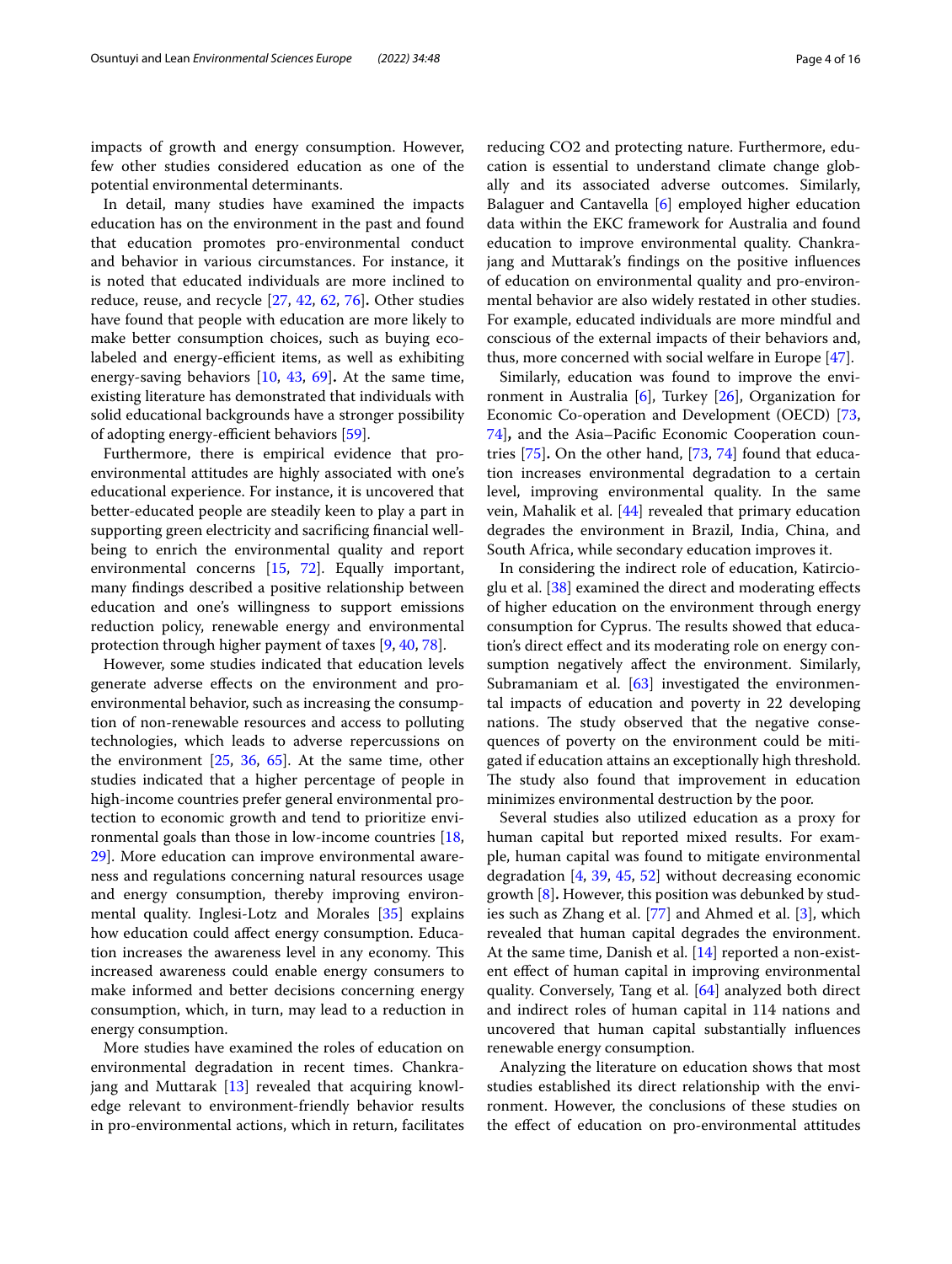and behaviors are mixed. For example, most literature indicates that education mitigates environmental degradation and enhances pro-environmental attitudes and behaviors. Others found that education is detrimental to environmental quality. According to them, educated people are more supportive of environmental policy measures. Few found no link between education and the environment. Katircioglu et al. [\[38](#page-14-13)] appears to be the only notable study that assessed the moderating role of education through its interaction with energy consumption, specifcally for Cyprus.

Tang et al.  $[64]$  $[64]$  $[64]$  investigated the effects of the interaction of human capital (measured as average years of schooling) with renewable energy consumption for 114 countries but without considering their income group classifcations. Such inclusion of countries with varying income levels in the same panel may result in inaccurate estimation and could be inadequate for policymaking since the countries' income levels may have important environmental implications. Also, the study only examined renewable energy. Examining only renewable energy for a study of this nature may underestimate the impacts of energy consumption on the environment because most economies rely on fossil fuels.

In addition, the link between education and environmental degradation may be weak when measured by years of schooling. Human capital proxied by average years of schooling provides little insight. It does not, unlike gross enrolment, refect the capacity of each level of the education system. The disparity between gross enrollment and average years of schooling is pronounced in many countries. For example, according to data from the World Bank, most countries in our analysis have similar and constant years of education. However, the discrepancies in gross enrolment of these countries are substantial and vary from year to year. As a result, gross school enrollment is a better measurement, and it is used in this study.

This present study addresses these issues by examining the efects of education's direct and moderating roles with total energy consumption on environmental degradation in diferent income groups.

### <span id="page-4-0"></span>**Methodology and data**

#### **Model specifcation**

This paper employs the EKC hypothesis to examine the impacts of economic growth and energy consumption on environmental degradation while controlling for the education variable. Given the aim of this study and following previous studies [[20](#page-13-1), [22](#page-13-2), [38\]](#page-14-13), the following model is specifed for the direct impact of education:

<span id="page-4-1"></span>
$$
CO2it = \beta_0 + \beta_1 GDPit + \beta_2 GDPit2
$$
  
+  $\beta_3 ENGit + \beta_4 EDUit + \mu_{it}$  (1)

where CO2 is the ln of carbon emissions (in metric tons), as a proxy for environmental degradation, ENG is the ln of energy consumption (in a million tonnes of oil equivalent) per capita, GDP is the ln of real Gross Domestic Product per capita (2010 constant prices) as a proxy for economic growth,  $GDP<sup>2</sup>$  is  $GDP$  squared, EDU is the  $\ln$ of education measured as gross primary school enrollment and  $\mu_{it}$  the error term. All variables are in natural logs (ln). We use primary education enrollment to measure education. This choice is because primary education is the frst step in making an individual's character. It ensures the broad-based learning of an individual, including developing social, cultural, emotional, cognitive, and physical skills [[70\]](#page-14-29). As one of our interests is to ascertain the moderating role of education on environmental degradation, we extend Eq.  $(1)$  $(1)$  by including the interaction variable of education and energy consumption [\[38,](#page-14-13) [51\]](#page-14-30) as follows:

<span id="page-4-2"></span>
$$
CO2_{it} = \beta_0 + \beta_1 GDP_{it} + \beta_2 GDP_{it}^2 + \beta_3 ENG_{it}
$$
  
+  $\beta_4 EDU_{it} + \beta_5 (ENG * EDU)_{it} + \mu_{it}$  (2)

where ENG\*EDU is the interactive term of the logs between energy consumption and education.

Theoretically,  $\beta_1$  is expected to be positive, while  $\beta_2$ is negative to confrm the EKC hypothesis (inverted U-shaped curve). On the contrary, if  $\beta_1$  is negative while  $\beta_2$  is positive, then the EKC hypothesis is not validated (U-shaped curve). A priori, we expect economic growth and energy consumption to increase environmental degradation, whereas education and its moderating variable are expected to mitigate it. From Eq. [\(2](#page-4-2)), we can calculate the marginal efects of education on environmental degradation by partial derivation:

$$
\frac{\partial CO2_{it}}{\partial ENG_{it}} = \beta_3 + \beta_5 EDU_{it}
$$
\n(3)

## **Data**

This study employs annual unbalanced data for 92 heterogeneous countries from 1985 to 2018. The availability of data determines the period and countries included in the study. Data on carbon emissions and energy consumption (converted into per capita form) are obtained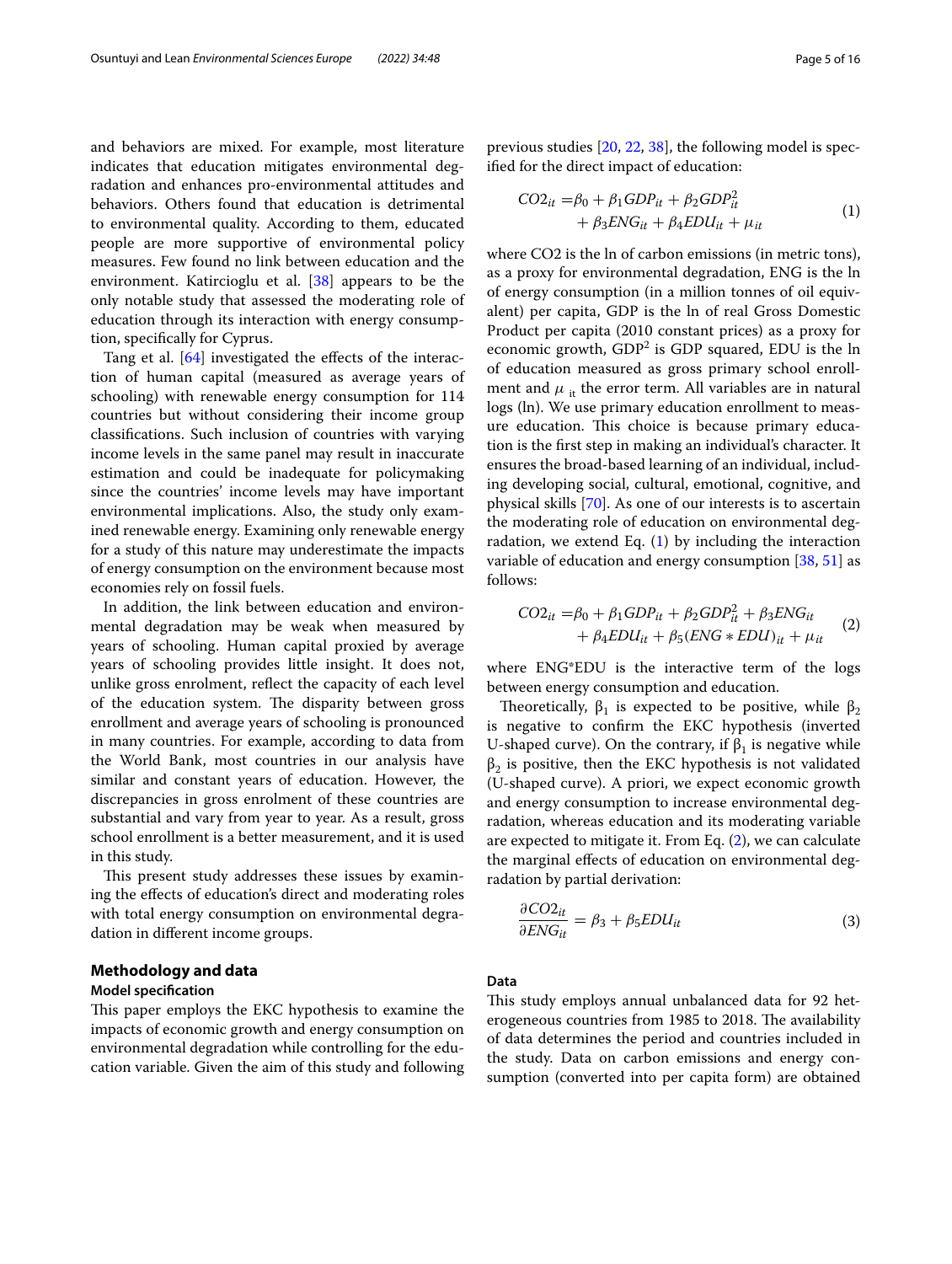from Energy Information Administration (2020) database, while the remaining series are from the World Development Indicators (2021). We classify the countries into four income groups based on the World Bank classifications. These are high-income countries (HIC hereafter), upper-middle-income countries (UMIC hereafter), lower-middle-income countries (LMIC hereafter), and low-income countries (LIC hereafter). We examine these income groups to understand the determinants of environmental degradation from the global perspective and compare these groups to understand better how to tackle environmental degradation. The included countries are listed in Table [11](#page-12-0) (see Appendix).

## **Estimation strategy**

This study begins with a descriptive analysis, followed by correlation analysis, panel unit root test, cointegra-tion and cross-sectional dependence (CD) test<sup>[1](#page-5-1)</sup> [\[49\]](#page-14-0). The unit root is examined using both 1st- and 2nd-generation tests. The tests are IPS test  $[34]$  $[34]$  $[34]$ , Pesaran test  $[55, 56]$  $[55, 56]$  $[55, 56]$  $[55, 56]$ , ADF-Fisher test [[28\]](#page-13-26) and LLC test [\[41\]](#page-14-34). To test the CD, we employ the Breusch-Pagan LM test [[11\]](#page-13-27), Bias-corrected scaled LM test [\[7](#page-13-28)], Pesaran scaled LM test and Pesaran CD test [\[55](#page-14-32)]. We employ the Fully Modifed Ordinary Least Square (FMOLS) [[53](#page-14-35), [54\]](#page-14-36) and the Dynamic Ordinary Least Square (DOLS) [\[37\]](#page-14-37) to assess the long-run association among the variables. The FMOLS and DOLS are very efficient in estimating cointegrating panels. Next, we use the Pedroni and Kao cointegration tests to ascertain the cointegration among the variables.

Also, we employ the Pooled Mean Group (PMG) [\[57\]](#page-14-38) to complement FMOLS and DOLS estimations and check the estimation's robustness. PMG is preferred because it gives short-run and long-run estimates and provides additional information concerning the relationship of the estimated indicators. Interestingly, the PMG estimation uses the cointegration form of the ordinary ARDL model, as shown by Pesaran et al. [[57](#page-14-38)]. Furthermore, we employ the Common Correlated Mean Group (CCEMG) estimator. Next, we compute the marginal efects of energy consumption on environmental degradation at diferent levels of education. Finally, we examine the causal links among variables using the Dumitrescu and Hurlin [[19](#page-13-29)] panel causality test. The test accounts for both CD and heterogeneity.

## <span id="page-5-0"></span>**Empirical results & discussion Empirical results**

Table [1](#page-9-0) details the descriptive statistics and correlation coefficient matrix of the variables. The standard deviations of most of the variables show huge variations, indicating wide dispersion from their means, except for CO2 and energy consumption variables which are not too dispersed from their means in the low-income group. The pairwise correlation coefficients shown in the lower panel of the Table reveal that most variables are positive, except the education variable, which is negatively correlated with economic growth and energy in the HIC, CO2 and energy in the UMIC. In contrast, economic growth is negatively correlated with CO2 in the LIC.

The panel unit root findings are presented in Table [2](#page-9-1). The results suggest that the panel has unit roots and the variables are I (1) in all the income groups. While the Pesaran and LLC tests indicate that some variables are stationary at the level, other tests reveal that they have unit roots. As a result, we conclude that they are nonstationary at the level, which permits us to utilize the FMOLS and DOLS because the methods were designed to estimate co-integrating relationships with a mix of I (1).

Next, we utilize the Pedroni cointegration test in Table [3.](#page-10-0) The test proposes seven test statistics. A good number of these test statistics confrm the cointegration among the variables in each income group. For robustness check, we use the Kao panel cointegration test. The test also confrms cointegration in all the income groups. Therefore, we conclude that cointegration exists among the variables of the study. This result implies that the variables move together in the long-run, and their long-run relationships can be estimated using FMOLS and DOLS to ascertain their long-run relationships. Table [4](#page-10-1) reports the CD test results. The results reject the null hypothesis of no cross-sectional independence.

Table [5](#page-10-2) presents the FMOLS results. We estimate two models. The first model assesses the direct impacts of economic growth, energy consumption and education, whereas the second model includes the interaction term of energy and education.

#### **Discussion**

The findings in Table  $5$  show that the estimated coefficients for economic growth are positive in the FMOLS estimation. Economic growth's detrimental impact on emissions is that many countries have experienced tremendous development in recent decades, which has increased the demand for energy. Notably, the excessive reliance on fossil fuels in the primary sector and the transfer to the secondary industry add fuel to the fre.

<span id="page-5-1"></span> $^{\rm 1}$  CD is present in panel data as a result of intra- and inter-country links. The estimates must be devoid of cross-sectional dependence to get consistent and unbiased results  $[58]$ . Therefore, it is necessary to test the CD in the panel data.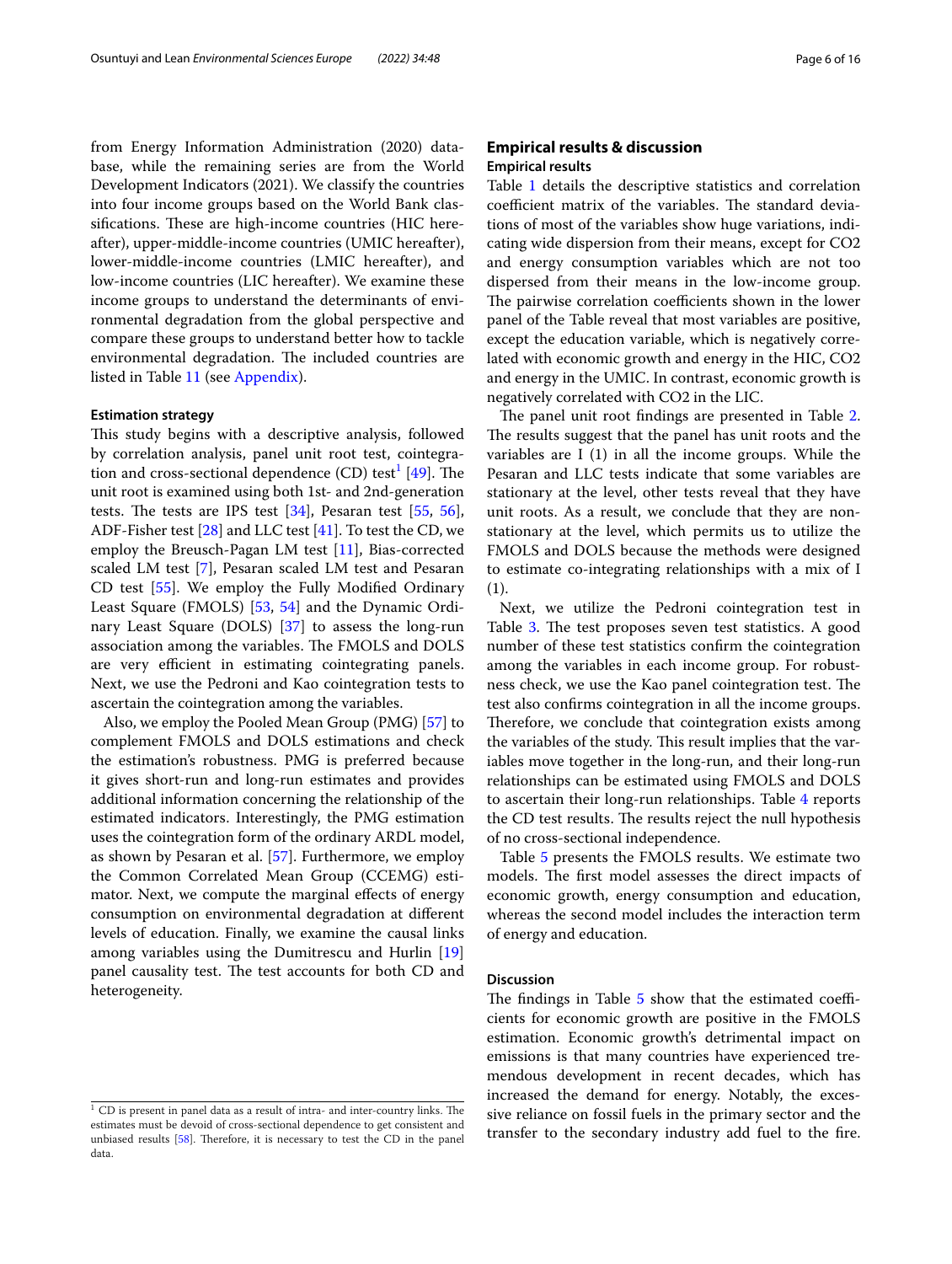Furthermore, the growth of infrastructure development and the increase in the consumption of goods and services contribute to environmental degradation. However, the squared terms of economic growth coefficients are negative and statistically signifcant for HIC and UMIC. These results confirm an inverted U-shape link between economic growth and environmental degradation, validating the EKC hypothesis. The results indicate that the environments in the HIC and UMIC are degraded at the initial stages of economic growth. Nevertheless, as the economy expands, environmental quality begins to improve. This finding demonstrates the importance of economic growth in reducing CO2 emissions and improving environmental quality in HIC and UMIC. This fnding is in line with earlier studies (e.g., [\[1](#page-13-4), [64](#page-14-8), [73,](#page-14-23) [74](#page-15-3), [77\]](#page-15-0))**.**

In comparison, the economic growth coefficients for LMIC and LIC are negative, whereas the coefficients of their squared terms are positive and statistically signifcant. These results suggest that the EKC hypothesis does not hold for these income groups. This finding supports the existence of a U-shaped association between economic growth and environmental degradation in LMIC and LIC. For this reason and contrary to the EKC hypothesis, economic growth is not a panacea for LMIC and LIC environmental concerns. This outcome aligns with previous studies (e.g.,  $[2, 52]$  $[2, 52]$  $[2, 52]$  $[2, 52]$ ). The differences in the effects of economic growth on the environment between HIC/ UMIC and LMIC/LIC could be due to the diferences in their income levels. For instance, the mean income is \$32,756.230 for the HIC, \$5229.194 for UMIC, \$1774.959 for LMIC and \$493.820 for the LIC between 1985 and 2018.

Also, it is found that the coefficients of energy consumption are positive in all the income groups. These results indicate that energy consumption is another factor contributing to global environmental deterioration. The world has been experiencing a rise in energy demand. A sizeable portion of this demand is through the combustion of fossil fuels [[33](#page-14-40)]. Consequently, energy consumption is contributing highly to global environmental degradation. This finding is consistent with previous research on the effects of total energy consumption on environmental degradation [[1,](#page-13-4) [26,](#page-13-10) [38](#page-14-13), [44\]](#page-14-24) but difers from some, which found that renewable energy consumption decreases environmental degradation [\[64,](#page-14-8) [75\]](#page-15-4)**.**

Surprisingly, the coefficients of the education variable are positive and statistically signifcant in all the income groups except in UMIC, which implies that the direct impact of education contributes to environmental degradation in HIC, LMIC and LIC. This outcome can be attributed to the fact that many educated individuals may be unaware of the environmental efects of their actions, and even if they are, they may be unconcerned about the environment as long as they can achieve their personal goals. In consequence, they recklessly generate negative externalities that undermine environmental quality. In such situations, it is logical to assume that education enables access to more pollution-intensive technologies and a comfortable lifestyle, increasing the production and consumption of goods and services. Thus, education in the absence of training for energy-saving and targeted environmental awareness programs derives environmental degradation  $[3]$  $[3]$ . These findings support the notion that education cannot reduce environmental degradation without an environmental-friendly syllabus. This finding aligns with previous studies [\[3](#page-13-24), [38](#page-14-13), [44](#page-14-24)]**,** indicating that primary education negatively infuences the environment in Brazil, Russia, India, China and South Africa (BRICS) countries. However, the fnding does not agree with other studies, which discovered that education reduces environmental degradation [\[6](#page-13-14), [26](#page-13-10), [73–](#page-14-23)[75\]](#page-15-4).

Having established the direct impacts of education, we examine its moderating efects. As expected, the interaction term coefficients are negative and statistically significant in HIC and UMIC. This finding implies that education can transform the detrimental effect of energy consumption into a mitigating impact on the environment. The interaction term between energy consumption and education has a negative coefficient, implying that education improves environmental quality. Individuals with education are more likely to steer away from environmentally destructive behavior toward more efficient energy resources  $[64]$  $[64]$ . Eventually, efficient energy resources improve environmental quality and protect the environment in HIC and UMIC.

Conversely, the fnding indicates that the interaction term coefficients are positive and statistically significant for LMIC and LIC. This finding implies that education unfavorably moderates the impacts of energy consumption on the environments in these income groups. Education is likely to increase non-renewable resources and enable access to energy-intensive technology. This conclusion can be ascribed to the fact that many nations, particularly the LIC, lack educational programs focused on environmental sustainability. Thus, environmental damage might result from education without energysaving content and specialized environmental awareness programs  $[3]$ . This finding aligns with that of Katircioglu et al. [[38](#page-14-13)].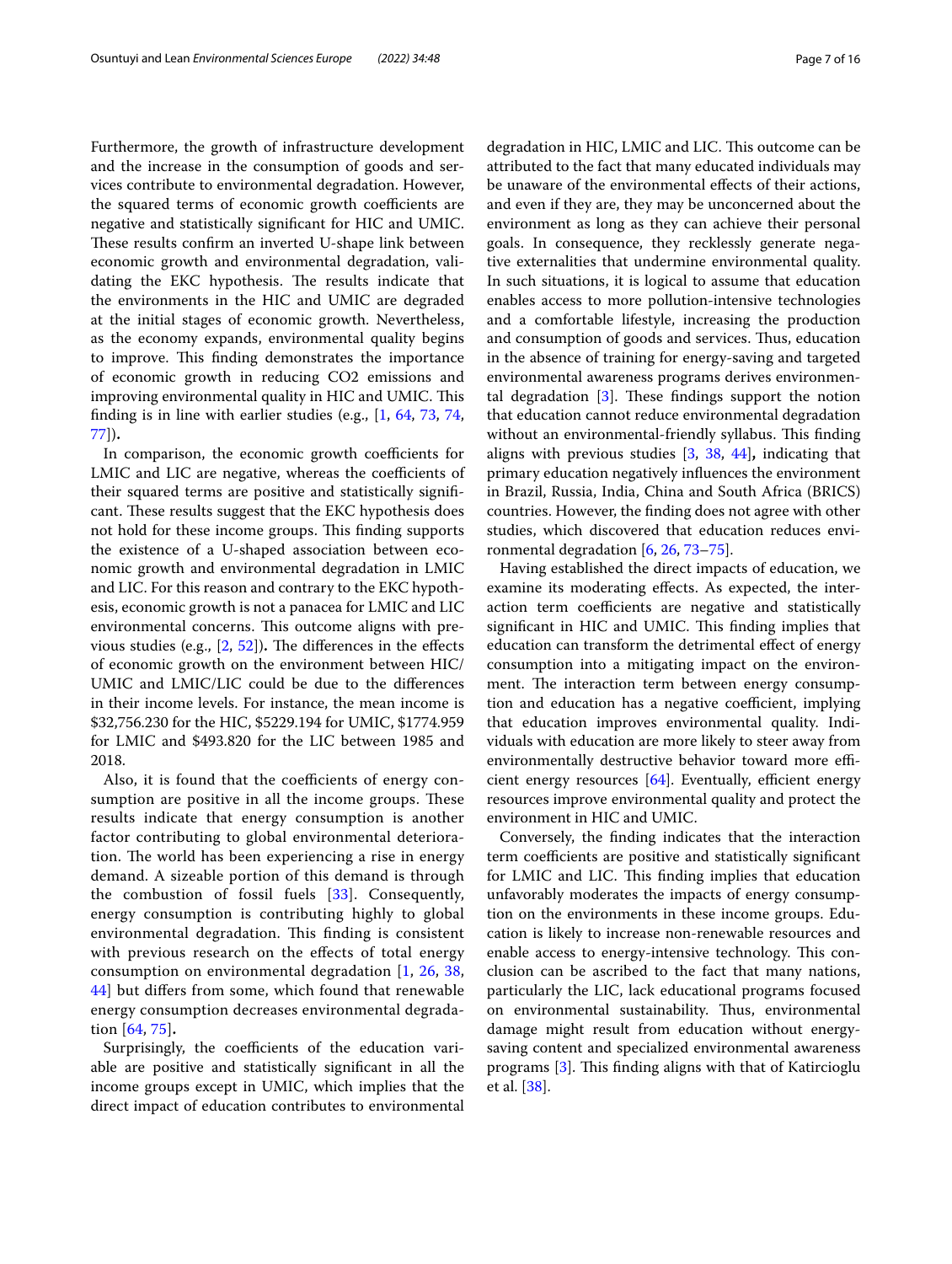### **Robustness check**

We utilize the PMG-ARDL technique to check the robustness of our estimation results. The long-run results presented in Tables [5](#page-10-2) and [6,](#page-11-0) are similar to those of PMG-ARDL in Table [7](#page-11-1). The coefficients are relatively similar in size, signs, and significance. The results confirm that our estimates are robust. The short-run results of the PMG-ARDL reveal signifcant positive relationships between energy consumption and environmental degradation in all the income groups, indicating that energy consumption degrades the environment in the four income groups. The remaining variables are not statistically signifcant, except education which is negatively related to environmental degradation for LMIC. The PMG-ARDL results show diferent convergence speeds toward the equilibrium path for both the direct and indirect mod-els (Table [7](#page-11-1)). The convergence speeds are 19.1% and 22.7% (HIC); 19.2% and 43.5% (UMIC); 19.9% and 20.0% (LMIC); 24.5% and 25.4% (LIC), for the direct and indirect models respectively. We also employ the CCEMG to account for the CD. The results of the CCEMG in Table  $8$ are fairly similar to those of other estimations (FMOLS, DOLS, PMG-ARDL).

## **Marginal efects**

Table [9](#page-12-2) shows the marginal effects for all the income groups, evaluated at the minimum, mean, and maximum education values. The calculation is based on the  $FMOLS$ results. The finding indicates that the marginal effects are statistically significant for all income groups. The marginal efects of education are negative in HIC and UMIC, irrespective of education levels. The marginal effects become larger as education increases. These findings imply that the detrimental impact of energy consumption on environmental degradation reduces as more people are being educated. The result further suggests that a quality education curriculum with environmental awareness content would increase environmental knowledge and encourage eco-friendly behavior, processes, systems and technologies.

In contrast, it is revealed that the marginal efects are positive and increasing with education levels in the LMIC and LIC. The results imply that increased school enrollment exacerbates the adverse efects of energy consumption in these income groups. The finding could be due to the lack of environmental awareness content in the school curriculum of these countries. It could also be due to their learning process. For instance, the low- and middle-income countries have made immense headway in getting children into school, but learning is not assured. About 53% of children in these countries cannot read and understand a short story by the time they are completing primary school [\[71\]](#page-14-41).

### **Causality test**

The findings of the causality test are reported in Table [10](#page-12-3). The test is necessary to ascertain the causal direction among the variables for policymaking. The results show a two-way causality between economic growth and environmental degradation in the HIC, UMIC and LMIC, confrming the feedback hypothesis, whereas the results show a unidirectional causal link in the LIC. The causality between energy consumption and environmental degradation is bidirectional for the HIC, LMIC, and LIC, while there is no causal link for the UMIC  $[44]$ . The feedback hypothesis is found between education and environmental degradation for all income categories, except for the LIC, which reveals a unidirectional relationship between environmental degradation and education. A similar fnding is reported in Zafar et al. [\[75](#page-15-4)]. In HIC and LMIC, a bidirectional causal link exists between energy consumption and economic growth, consistent with [[73](#page-14-23), [74\]](#page-15-3) while in UMIC (economic growth to energy) and LIC (energy to economic growth), a unidirectional causal relationship exists.

Additionally, the fndings support a feedback hypothesis between education and economic growth in the UMIC and LMIC. In contrast, the outcomes show a one-way causality from economic growth to energy consumption in HIC and LIC. Similarly, the causal link between education and energy consumption is bidirectional in the UMIC and LMIC but unidirectional in LIC from education to energy consumption. The neutrality hypothesis is confrmed for HIC, implying that education does not affect energy consumption. The bidirectional causality between environmental degradation and the income groups' variables shows that these variables afect the environment, supporting our earlier long-run estimations.

## **Conclusion and policy implications**

In the last few decades, researchers have made tremendous efforts to uncover the major causes of environmental degradation. Environmental degradation has been linked to a wide range of variables. However, research into the potential moderating efects of education on environmental deterioration has remained largely unexplored. This knowledge gap underscores the significance of this study. We used data from 92 countries between 1985 and 2018 to investigate education's direct and moderating efects in growth-energy-environment linkages. The countries are categorized into four income groups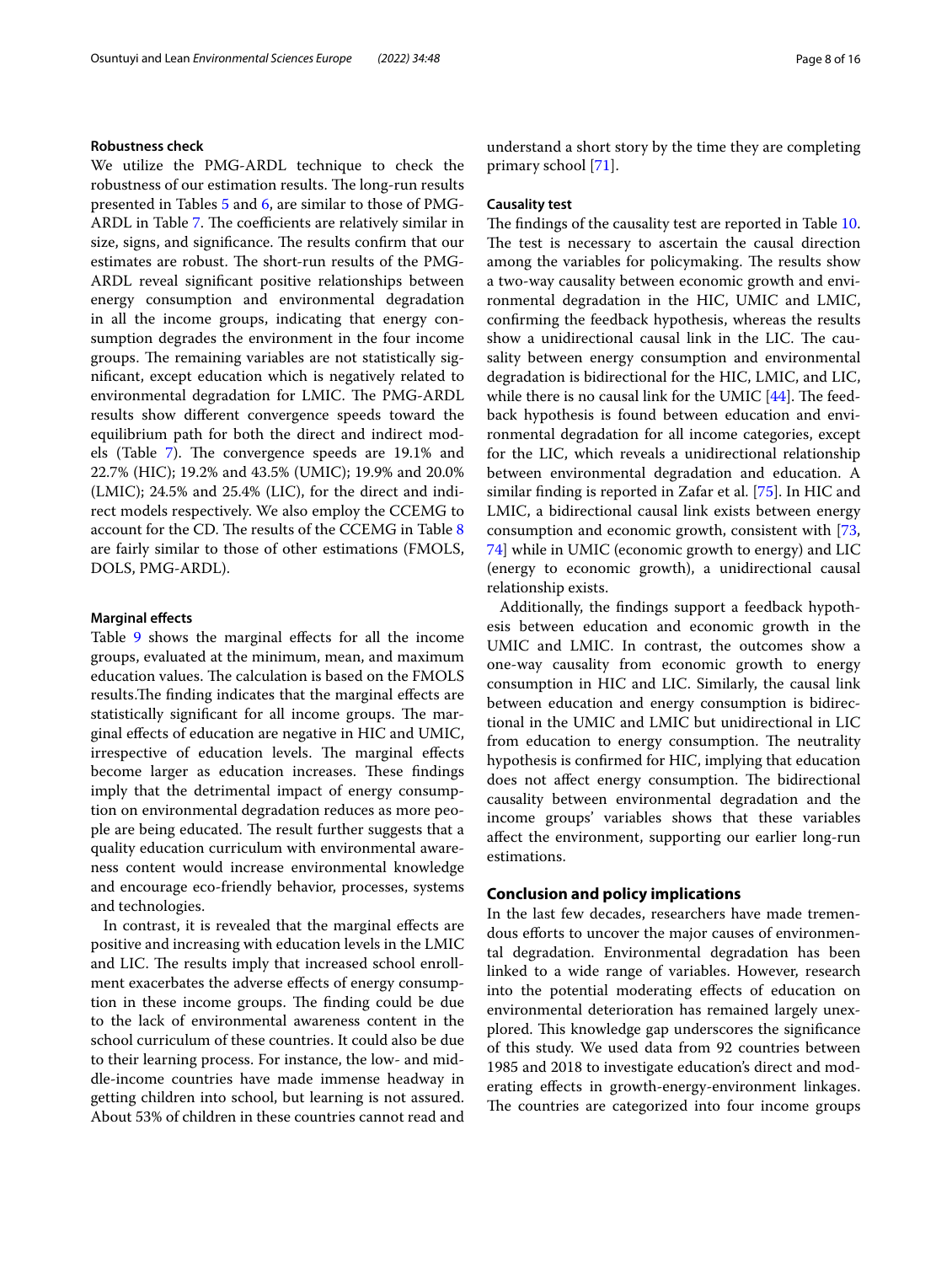based on World Bank classifcations. We employ the FMOLS approach in conjunction with the DOLS and PMG-ARDL methodologies. We also compute education's marginal efects. Finally, we use heterogeneous panel causality to investigate the variables' causal linkages. The paper's empirical findings yield several interesting inferences with substantial policy implications.

For the HIC and UMIC, our fnding validates the EKC hypothesis. However, the fnding could not confrm the EKC hypothesis for the LMIC and LIC, indicating that economic growth is not, on its own, a magic wand capable of solving environmental problems in the LMIC and LIC. In addition, energy consumption contributes to environmental deterioration in all income groups. Similarly, education directly afects the environment in all income groups except UMIC. However, the moderating efect of education is shown to mitigate the negative environmental impact of energy consumption in HIC and UMIC but exacerbates it in the LMIC and LIC.

Policy implications of our fndings show that economic growth is one of the silver bullets for reversing environmental degradation in HIC and UMIC. Countries in these income groups should prioritize economic growth measures and address environmental issues in their development agendas. Nonetheless, the HIC and UMIC should employ more innovative, energy-efficient, and environmentally friendly technology, particularly in the industrial sector, to boost economic growth and improve overall environmental quality.

The non-validity of the EKC hypothesis in the LMIC and LIC, on the other hand, implies that economic growth is not a solution to environmental deterioration in these income groups. As a result, efective policies are essential to bringing about a signifcant and timely reduction in environmental degradation. However, governments in LMIC and LIC should not stife growth by enforcing stringent environmental rules that jeopardize possible future growth. Governments should instead devise methods for shifting away from non-renewable energy consumption and toward renewable energy usage.

The adverse environmental effects of education across income groups demonstrate that education does not always translate into more environmentally responsible behavior or improved environmental quality. As a result, environmental education must be included in their school curriculum. However, in HIC and UMIC, education has been demonstrated to play a moderating role in mitigating the detrimental efects of energy use on the environment. As a result, countries in these income categories should continue to embrace environmental education to improve environmental quality, as education may motivate individuals to utilize energy more efficiently. On the other hand, in LMIC and LIC, where education's moderating roles aggravate environmental deterioration, the education curriculum should be transformed to include environmental knowledge, skills, and the necessary mindset to enable energy-efficient behaviours that reduce environmental degradation.

The existence of bidirectional links between the variables shows that they are mutually dependent. As a result, environmental education in the school curriculum and attracting clean and energy-efficient technology while encouraging economic growth should be implemented to lessen their feedback efects. Furthermore, the confrmation of unidirectional causality from economic growth, energy consumption, and education to environmental deterioration suggest that these countries advance at the expense of the environment. Consequently, policymakers should develop policies to reduce their detrimental environmental impacts. Similarly, the unidirectional causality between education and energy consumption implies that education supports increasing energy consumption. Hence, individuals should be educated on using energy efficiently.

To summarise, governments and other environmental stakeholders across the income groups should realize that there exists no one-size-fts-all strategy for solving environmental problems. Instead, it is a combination of policies formulated to stimulate economic growth and enhance environmental quality while focusing on education. Education is critical for environmental sustainability as it cultivates pro-environmental behaviors and attitudes and encourages energy-efficient products and investments in green technologies. However, education may also promote energy-intensive activities and dirty technology by supporting lifestyles that are not particularly eco-friendly. Therefore, it is essential to provide education that aids better environmental quality. We propose that governments and policymakers in these economies continue to invest in environmental education, encourage clean energy usage, promote pro-environmental behavior, and reduce the adverse efects of energy consumption on the environment. Future research should consider other variables, such as educational policies, quality of education, and their moderating efects.

## **Appendix**

See Tables [1,](#page-9-0) [2](#page-9-1), [3,](#page-10-0) [4](#page-10-1), [5,](#page-10-2) [6](#page-11-0), [7,](#page-11-1) [8](#page-12-1), [9](#page-12-2), [10,](#page-12-3) and [11.](#page-12-0)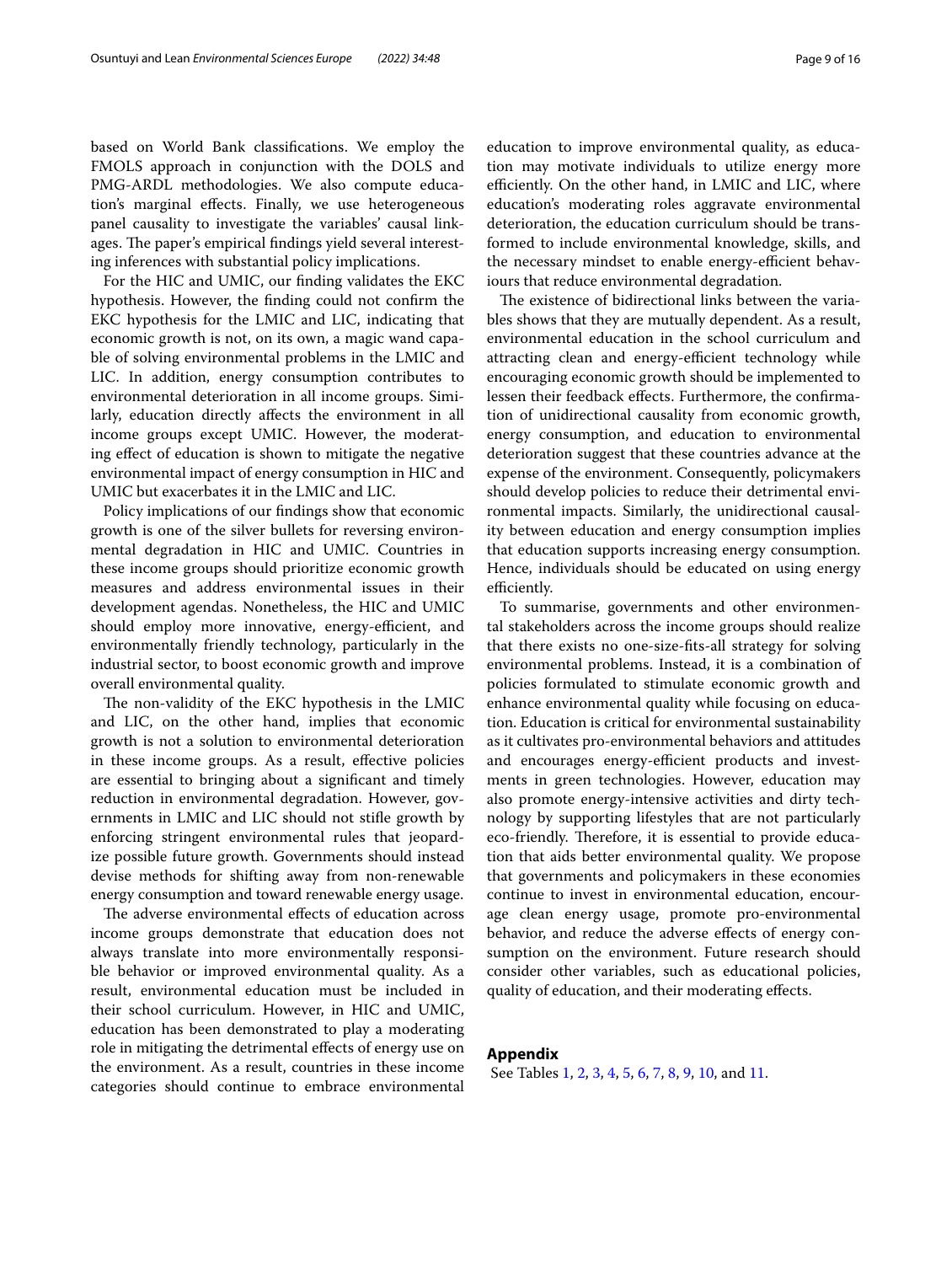| Variable                                    | CO <sub>2</sub>          | GDP                   | ENG          | EDU               | <b>Variables</b>    | LLC          | <b>IPS</b>                                                                         | <b>ADF-Fisher</b> | Pesaran      |
|---------------------------------------------|--------------------------|-----------------------|--------------|-------------------|---------------------|--------------|------------------------------------------------------------------------------------|-------------------|--------------|
| High-income                                 |                          |                       |              |                   | High-income         |              |                                                                                    |                   |              |
| Mean                                        | 292.950                  | 32,756.230            | 4.658        | 102.506           | CO <sub>2</sub>     | 0.095        | 3.712                                                                              | 29.178            | 2.401        |
| Max                                         | 6003.095                 | 92,119.52             | 16.387       | 128.644           | GDP                 | $-2.992***$  | $-0.397$                                                                           | 67.961            | $-1.422*$    |
| Min                                         | 0.3                      | 2762.764              | 0.3538       | 68.608            | <b>ENG</b>          | $-2.053**$   | 2.561                                                                              | 37.858            | 2.925        |
| Std. Dev                                    | 916.449                  | 18,113.720            | 2.750        | 6.306             | EDU                 | $-3.596***$  | $-3.036$                                                                           | 124.757***        | $-2.586**$   |
| Correlation coefficients                    |                          |                       |              |                   | $\triangle CO2$     | $-7.147***$  | $-14.840***$                                                                       | 320.912***        | $-16.567***$ |
| CO <sub>2</sub>                             | $\mathbf{1}$             |                       |              |                   | <b>AGDP</b>         | $-10.073***$ | $-10.702***$                                                                       | 227.706***        | $-9.524***$  |
| GDP                                         | 0.464                    | $\mathbf{1}$          |              |                   | ∆ENG                | $-7.556***$  | $-15.136***$                                                                       | 329.377***        | $-14.233***$ |
| <b>ENG</b>                                  | 0.339                    | 0.765                 | $\mathbf{1}$ |                   | <b>AEDU</b>         | $-8.546***$  | $-10.324***$                                                                       | 217.784***        | $-7.235***$  |
| EDU                                         | 0.004                    | $-0.113$              | $-0.121$     | $\mathbf{1}$      |                     |              |                                                                                    |                   |              |
| Upper middle income                         |                          |                       |              |                   | Upper-middle-income |              |                                                                                    |                   |              |
| Mean                                        | 355.666                  | 5229.194              | 1.241        | 105.967           | CO <sub>2</sub>     | $-1.339*$    | 0.939                                                                              | 35.953            | $-1.434*$    |
| Max                                         | 10,837.43                | 15,190.1              | 4.045        | 130.478           | GDP                 | $-1.195$     | 3.731                                                                              | 27.362            | $-2.957**$   |
| Min                                         | 0.060                    | 537.578               | 0.192        | 72.094            | ENG                 | $-1.711**$   | 0.343                                                                              | 35.467            | $-1.221$     |
| Std. Dev                                    | 1349.520                 | 2481.472              | 0.785        | 8.988             | EDU                 | $-0.274$     | 0.633                                                                              | 33.804            | $-1.302*$    |
| Correlation coefficients                    |                          |                       |              |                   | $\triangle CO2$     | $-6.603***$  | $-10.674***$                                                                       | 189.351***        | $-10.257***$ |
| CO <sub>2</sub>                             | $\mathbf{1}$             |                       |              |                   | <b>AGDP</b>         | $-11.954***$ | $-12.847***$                                                                       | 240.669***        | $-7.424***$  |
| GDP                                         | 0.135                    | 1                     |              |                   | ∆ENG                | $-6.272***$  | $-10.177***$                                                                       | 180.363***        | $-8.623***$  |
| ENG                                         | 0.503                    | 0.614                 | $\mathbf{1}$ |                   | <b>AEDU</b>         | $-4.990***$  | $-6.672***$                                                                        | 123.632***        | $-6.493***$  |
| EDU                                         | $-0.085$                 | 0.036                 | $-0.127$     | $\mathbf{1}$      | Lower-middle-income |              |                                                                                    |                   |              |
| Lower middle income                         |                          |                       |              |                   | CO <sub>2</sub>     | $-1.249$     | $-0.622$                                                                           | 61.783            | $-1.280*$    |
| Mean                                        | 57.894                   | 1774.959              | 57.922       | 99.014            | GDP                 | 3.180        | 3.678                                                                              | 42.979            | $-0.312$     |
| Max                                         | 2227.675                 | 4828.626              | 50,487.68    | 149.957           | ENG                 | 2.504        | 0.832                                                                              | 55.263            | $-0.719$     |
| Min                                         | 0.019                    | 1.495                 | 0.015        | 5.002             | EDU                 | 2.731        | 2.410                                                                              | 60.633            | $-1.771**$   |
| Std. Dev                                    | 225.218                  | 1015.760              | 1703.862     | 18.944            | $\triangle CO2$     | $-9.741***$  | $-15.711***$                                                                       | 324.675***        | $-14.274***$ |
| Correlation coefficients                    |                          |                       |              |                   | <b>AGDP</b>         | $-4.706***$  | $-8.000***$                                                                        | 224.521***        | $-7.208***$  |
| CO <sub>2</sub>                             | $\mathbf{1}$             |                       |              |                   | <b>AENG</b>         | $-10.814***$ | $-14.546***$                                                                       | 333.087***        | $-11.929***$ |
| GDP                                         | 0.061                    | $\mathbf{1}$          |              |                   | <b>AEDU</b>         | $-5.210***$  | $-8.436***$                                                                        | 218.124***        | $-6.016***$  |
| ENG                                         | 0.367                    | 0.380                 | $\mathbf{1}$ |                   | Low-income          |              |                                                                                    |                   |              |
| EDU                                         | 0.021                    | 0.416                 | 0.055        | $\mathbf{1}$      |                     |              |                                                                                    |                   |              |
| Low-income                                  |                          |                       |              |                   | CO <sub>2</sub>     | 0.584        | 0.418                                                                              | 15.837            | 0.584        |
| Mean                                        | 1.564<br>11.496          | 493.820               | 0.054        | 85.767<br>156.404 | GDP                 | 0.163        | 0.862                                                                              | 18.322            | 1.314        |
| Maximum                                     |                          | 913.092               | 0.260        |                   | <b>ENG</b>          | 1.567        | 1.170                                                                              | 19.774            | 1.567        |
| Minimum<br>Std. Dev                         | 0.1<br>1.659             | 164.337<br>183.782    | 0.013        | 21.708            | EDU                 | $-0.903$     | 1.129                                                                              | 27.935            | $-0.132$     |
|                                             |                          |                       | 0.043        | 35.913            | $\triangle CO2$     | $-7.677***$  | $-10.986***$                                                                       | 146.623***        | $-7.677***$  |
| Correlation coefficients<br>CO <sub>2</sub> |                          |                       |              |                   | <b>AGDP</b>         | $-5.232***$  | $-8.328***$                                                                        | 110.059***        | $-8.962***$  |
|                                             | $\mathbf{1}$<br>$-0.023$ |                       |              |                   | ∆ENG                | $-13.615***$ | $-15.690***$                                                                       | 223.887***        | $-13.615***$ |
| GDP<br><b>ENG</b>                           | 0.349                    | $\mathbf{1}$<br>0.497 | $\mathbf{1}$ |                   | <b>AEDU</b>         | $-1.996***$  | $-3.137***$                                                                        | 48.925***         | $-5.579***$  |
| EDU                                         | 0.223                    |                       | 0.392        | $\mathbf{1}$      |                     |              | ***, **, and * indicate statistically significant at 1%, 5%, and 10%, respectively |                   |              |
|                                             |                          | 0.226                 |              |                   |                     |              |                                                                                    |                   |              |

<span id="page-9-1"></span>**Table 2** Panel stationarity tests results

## <span id="page-9-0"></span>**Table 1** Descriptive statistics and correlation analysis results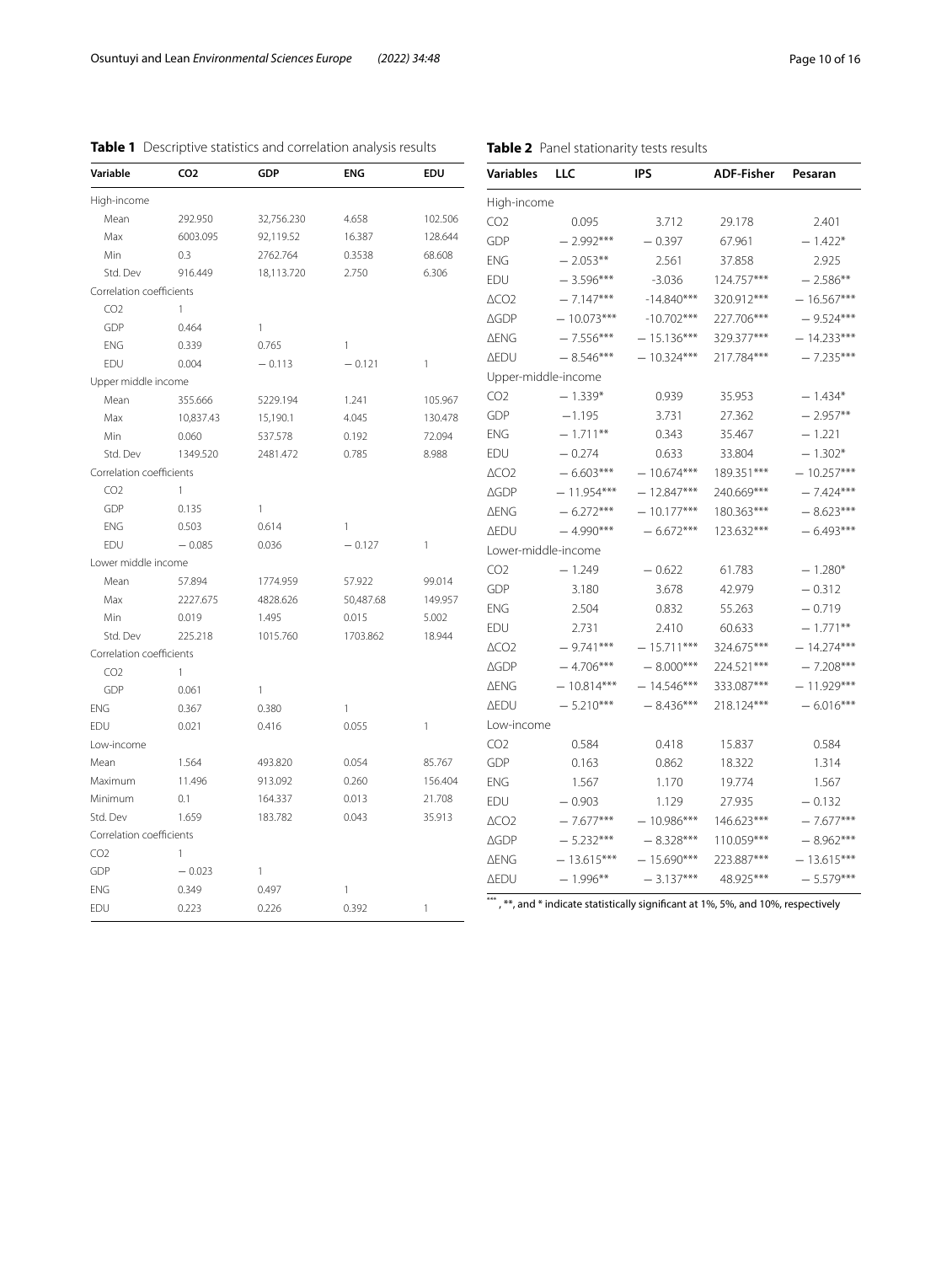## <span id="page-10-0"></span>**Table 3** Results of Cointegration Tests

| <b>Pedroni Residual Cointegration Test</b> |              |              |                     |             |                     |             |             |             |  |
|--------------------------------------------|--------------|--------------|---------------------|-------------|---------------------|-------------|-------------|-------------|--|
| Variable                                   | High-income  |              | Upper-middle-income |             | Lower-middle-income |             | Low-income  |             |  |
|                                            | Model 1      | Model 2      | Model 1             | Model 2     | Model 1             | Model 2     | Model 1     | Model 2     |  |
| Panel v-Statistic                          | 2.889***     | $1.757**$    | 0.572               | $-0.474$    | $3.462***$          | 2.893***    | 1.055       | 0.966       |  |
| Panel rho-Statistic                        | $-2.227**$   | 0.583        | $-0.122$            | 1.491       | $-1.579*$           | 0.679       | $-1.239$    | 0.083       |  |
| Panel PP-Statistic                         | $-12.128***$ | $-12.821***$ | $-3.626***$         | $-3.109***$ | $-7.872***$         | $-6.013***$ | $-6.644***$ | $-5.178***$ |  |
| Panel ADF-Statistic                        | $-4.460***$  | $-4.763***$  | $-0.144$            | 1.461       | $-3.363***$         | $-0.674$    | $-6.691***$ | $-1.966**$  |  |
| Group rho-Statistic                        | 1.801        | 3.691        | 1.585               | 3.082       | .853                | 3.354       | 0.500       | 1.889       |  |
| Group PP-Statistic                         | $-7.955***$  | $-8.339***$  | $-3.948***$         | $-5.005***$ | $-5.952***$         | $-5.863***$ | $-5.624***$ | $-4.476***$ |  |
| Group ADF-Statistic                        | $-4.601***$  | $-4.204***$  | $-2.634***$         | $-3.191***$ | $-2.312**$          | $-0.964$    | $-5.241***$ | $-2.319**$  |  |
| Kao Cointegration Test (ADF)               | $-3.111***$  | $-3.241***$  | $-3.078***$         | $-3.205***$ | $2.164**$           | $1.572*$    | $-1.954**$  | $-3.303**$  |  |

\*\*\*, \*\*, \* represents a statistical rejection level of the null of no cointegration at 1%, 5% and 10% significance levels, respectively

## <span id="page-10-1"></span>**Table 4** Results of cross-sectional dependence tests results

| <b>Test</b>       | High-Income | Upper-Middle-Income | Lower-Middle-Income | Low-Income  |
|-------------------|-------------|---------------------|---------------------|-------------|
| Breusch-Pagan LM  | 5312.836*** | 2331.681***         | 6742.483***         | 1106.464*** |
| Pesaran scaled LM | 158.967***  | $103527***$         | 231.474***          | $90.561***$ |
| Pesaran CD        | 19882***    | $18327***$          | 71 136***           | 30 291***   |

\*\*\* indicates significance at 1% level, and a rejection of the null hypothesis of no cross-sectional dependence

#### <span id="page-10-2"></span>**Table 5** FMOLS Results

| Variable         | High-Income |             | Upper-Middle-Income |             | Lower-Middle-Income |             | Low-Income  |             |
|------------------|-------------|-------------|---------------------|-------------|---------------------|-------------|-------------|-------------|
|                  | Model 1     | Model 2     | Model 1             | Model 2     | Model 1             | Model 2     | Model 1     | Model 2     |
| <b>GDP</b>       | $1.744***$  | $1.934***$  | $1.375***$          | $1.432***$  | $-1.330***$         | $-1.273***$ | $-7.961***$ | $-8.760***$ |
|                  | (0.005)     | (0.005)     | (0.021)             | (0.020)     | (0.004)             | (0.004)     | (0.013)     | (0.014)     |
| GDP <sup>2</sup> | $-0.055***$ | $-0.073***$ | $-0.053***$         | $-0.058***$ | $0.123***$          | $0.113***$  | $0.706***$  | $0.739***$  |
|                  | (0.008)     | (0.008)     | (0.016)             | (0.015)     | (0.005)             | (0.005)     | (0.018)     | (0.018)     |
| <b>ENG</b>       | $0.988***$  | $4.228***$  | $1.086***$          | $1.645***$  | $0.474***$          | $-0.441***$ | $0.877***$  | $-1.189***$ |
|                  | (0.009)     | (0.009)     | (0.031)             | (0.030)     | (0.009)             | (0.010)     | (0.019)     | (0.019)     |
| EDU              | $0.806***$  | $1.578***$  | $-0.013$            | $-0.002$    | $0.216***$          | $0.566***$  | $0.541***$  | $2.167***$  |
|                  | (0.009)     | (0.009)     | (0.025)             | (0.024)     | (0.008)             | (0.008)     | (0.007)     | (0.007)     |
| <b>ENG*EDU</b>   |             | $-0.694***$ |                     | $-0.197***$ |                     | $0.179***$  |             | $0.485***$  |
|                  |             | (0.014)     |                     | (0.027)     |                     | (0.011)     |             | (0.019)     |
| R-Squared        | 0.993       | 0.995       | 0.998               | 0.998       | 0.972               | 0.972       | 0.868       | 0.888       |

\*\*\*, \*\*, and \* indicate statistically significant at 1%, 5%, and 10%, respectively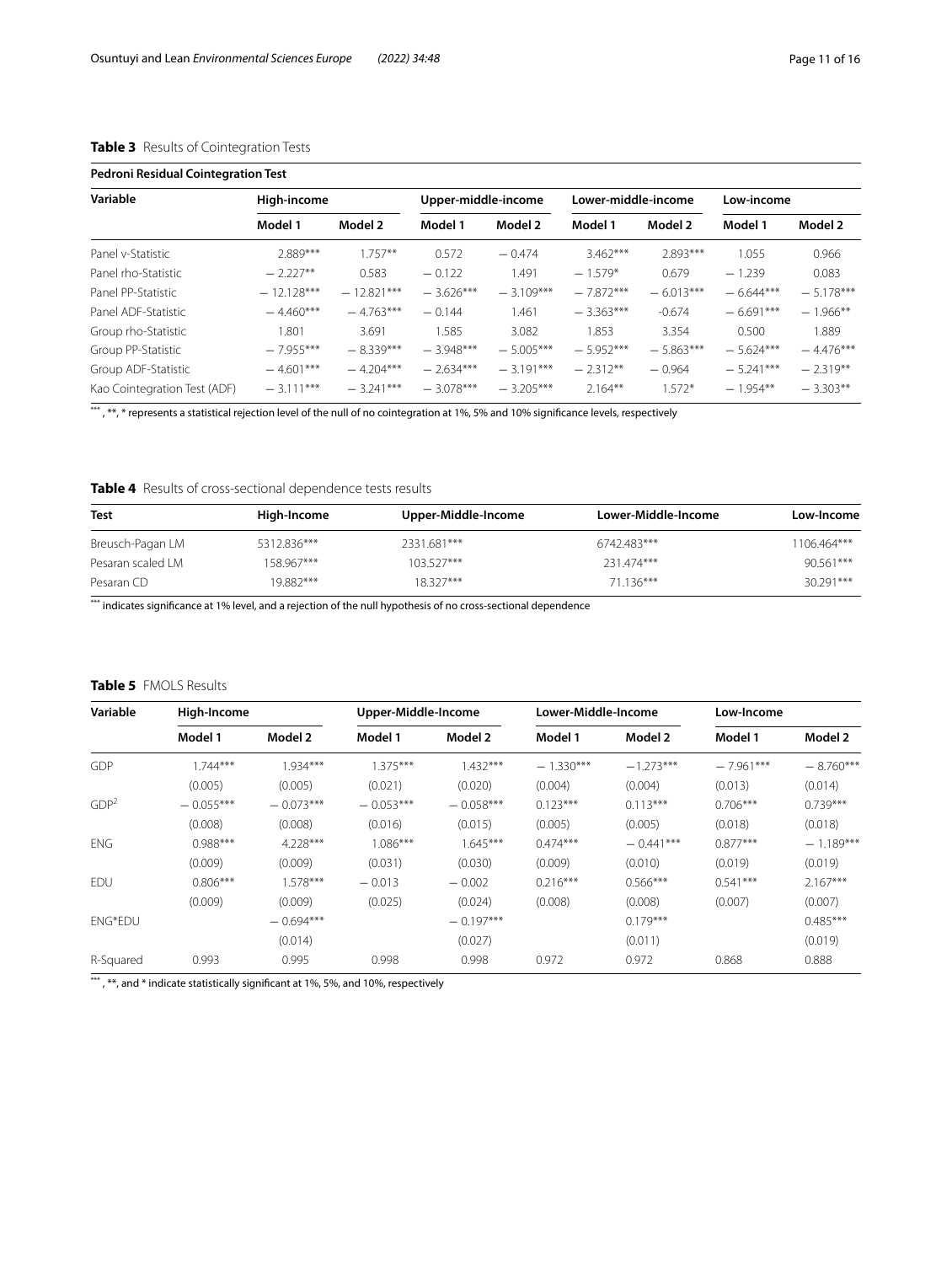| Variable         | High-income |             |             | Lower-middle-income<br>Upper-middle-income |             | Low-income  |             |             |
|------------------|-------------|-------------|-------------|--------------------------------------------|-------------|-------------|-------------|-------------|
|                  | Model 1     | Model 2     | Model 1     | Model 2                                    | Model 1     | Model 2     | Model 1     | Model 2     |
| GDP              | $0.653***$  | $0.856***$  | $1.261***$  | $1.570***$                                 | $-1.158***$ | $-1.120***$ | $-9.502***$ | $-9.190***$ |
|                  | (0.251)     | (0.278)     | (0.377)     | (0.541)                                    | (0.048)     | (0.048)     | (1.498)     | (1.922)     |
| GDP <sup>2</sup> | $-0.025**$  | $-0.037***$ | $-0.071***$ | $-0.091***$                                | $0.131***$  | $0.122***$  | $0.776***$  | $0.725***$  |
|                  | (0.012)     | (0.014)     | (0.022)     | (0.031)                                    | (0.005)     | (0.005)     | (0.123)     | (0.156)     |
| <b>ENG</b>       | $1.008**$   | $1.857***$  | $1.160***$  | $1.050***$                                 | $0.666***$  | $-0.471*$   | $0.987***$  | $-1.148***$ |
|                  | (0.023)     | (0.513)     | (0.041)     | (0.346)                                    | (0.027)     | (0.245)     | (0.078)     | (0.380)     |
| EDU              | $0.175***$  | $0.402**$   | $0.134*$    | $-0.039$                                   | $0.159***$  | $0.530***$  | $0.535***$  | $2.518***$  |
|                  | (0.071)     | (0.183)     | (0.070)     | (0.064)                                    | (0.046)     | (0.089)     | (0.046)     | (0.267)     |
| ENG*EDU          |             | $-0.190*$   |             | 0.023                                      |             | $0.259***$  |             | $0.532***$  |
|                  |             | (0.109)     |             | (0.074)                                    |             | (0.055)     |             | (0.080)     |
| R-Squared        | 0.997       | 0.996       | 0.998       | 0.996                                      | 0.978       | 0.978       | 0.916       | 0.951       |

## <span id="page-11-0"></span>**Table 6** DOLS Results

\*\*\*, \*\*, and \* indicate statistically significant at 1%, 5%, and 10%, respectively

## <span id="page-11-1"></span>**Table 7** PMG-ARDL Results

| Variable                     |             | High-income |             | Upper-middle-income |             | Lower-middle-income |             | Low-income  |  |
|------------------------------|-------------|-------------|-------------|---------------------|-------------|---------------------|-------------|-------------|--|
|                              | Model 1     | Model 2     | Model 1     | Model 2             | Model 1     | Model 2             | Model 1     | Model 2     |  |
| Long-run estimate            |             |             |             |                     |             |                     |             |             |  |
| GDP                          | $-0.272$    | $0.654**$   | $1.184***$  | $1.964***$          | $-1.198***$ | $-1.415***$         | $-7.810***$ | $-6.679***$ |  |
|                              | (0.261)     | (0.264)     | (0.183)     | (0.222)             | (0.358)     | (0.524)             | (2.358)     | (2.037)     |  |
| GDP <sup>2</sup>             | $0.037***$  | $-0.018$    | $-0.080***$ | $-0.101***$         | $0.094***$  | $0.107***$          | $0.688***$  | $0.542***$  |  |
|                              | (0.013)     | (0.013)     | (0.012)     | (0.013)             | (0.023)     | (0.033)             | (0.189)     | (0.168)     |  |
| <b>ENG</b>                   | $0.951***$  | $-0.056$    | $1.205***$  | 2.638***            | $1.178***$  | $-0.109$            | $0.965***$  | $-1.922***$ |  |
|                              | (0.042)     | (0.523)     | (0.035)     | (0.436)             | (0.048)     | (0.389)             | (0.134)     | (0.686)     |  |
| EDU                          | $-0.267***$ | $-0.333**$  | 0.134       | $0.528***$          | $0.209**$   | $0.896***$          | $0.339***$  | 3.269***    |  |
|                              | (0.089)     | (0.169)     | (0.100)     | (0.076)             | (0.089)     | (0.169)             | (0.089)     | (0.571)     |  |
| <b>ENG*EDU</b>               |             | $-0.206*$   |             | $-0.346***$         |             | $0.285***$          |             | $0.756***$  |  |
|                              |             | (0.110)     |             | (0.095)             |             | (0.084)             |             | (0.160)     |  |
| Short-run estimate           |             |             |             |                     |             |                     |             |             |  |
| ECT                          | $-0.191***$ | $-0.227***$ | $-0.192***$ | $-0.435***$         | $-0.199***$ | $-0.200***$         | $-0.245***$ | $-0.254***$ |  |
|                              | (0.044)     | (0.054)     | (0.046)     | (0.088)             | (0.040)     | (0.042)             | (0.054)     | (0.042)     |  |
| $\triangle GDP$              | 6.065       | 0.410       | 0.182       | 3.118               | $-4.198$    | $-1.202$            | $-14.925$   | 10.686      |  |
|                              | (4.407)     | (3.689)     | (6.872)     | (11.236)            | (6.990)     | (5.116)             | (17.927)    | (16.897)    |  |
| $\triangle$ GDP <sup>2</sup> | $-0.294$    | $-0.018$    | $-0.015$    | $-0.150$            | 0.260       | 0.071               | 1.177       | $-0.793$    |  |
|                              | (0.209)     | (0.178)     | (0.427)     | (0.661)             | (0.480)     | (0.356)             | (1.414)     | (1.340)     |  |
| <b>AENG</b>                  | $0.685***$  | 0.990       | $0.669***$  | 5.654               | $0.587***$  | 1.799               | $0.415***$  | 0.595       |  |
|                              | (0.099)     | (4.277)     | (0.094)     | (7.024)             | (0.067)     | (1.894)             | (0.150)     | (3.382)     |  |
| <b>AEDU</b>                  | $-0.115$    | $-0.592$    | $-0.237$    | 0.244               | $-0.278**$  | $-0.559$            | $-0.450$    | $-0.666$    |  |
|                              | (0.165)     | (1.616)     | (0.145)     | (0.659)             | (0.146)     | (0.633)             | (0.334)     | (2.332)     |  |
| <b>∆ENG*EDU</b>              |             | $-0.076$    |             | $-1.152$            |             | $-0.259$            |             | $-0.048$    |  |
|                              |             | (0.923)     |             | (1.490)             |             | (0.404)             |             | (0.772)     |  |
| Constant                     | $0.434***$  | $-0.188*$   | $-0.242$    | $-3.337***$         | $1.229***$  | $0.808***$          | 5.827***    | 2.767***    |  |
|                              | (0.122)     | (0.103)     | (0.249)     | (0.713)             | (0.266)     | (0.197)             | (1.286)     | (0.482)     |  |

\*\*\*, \*\*, and \* indicate statistically significant at 1%, 5%, and 10%, respectively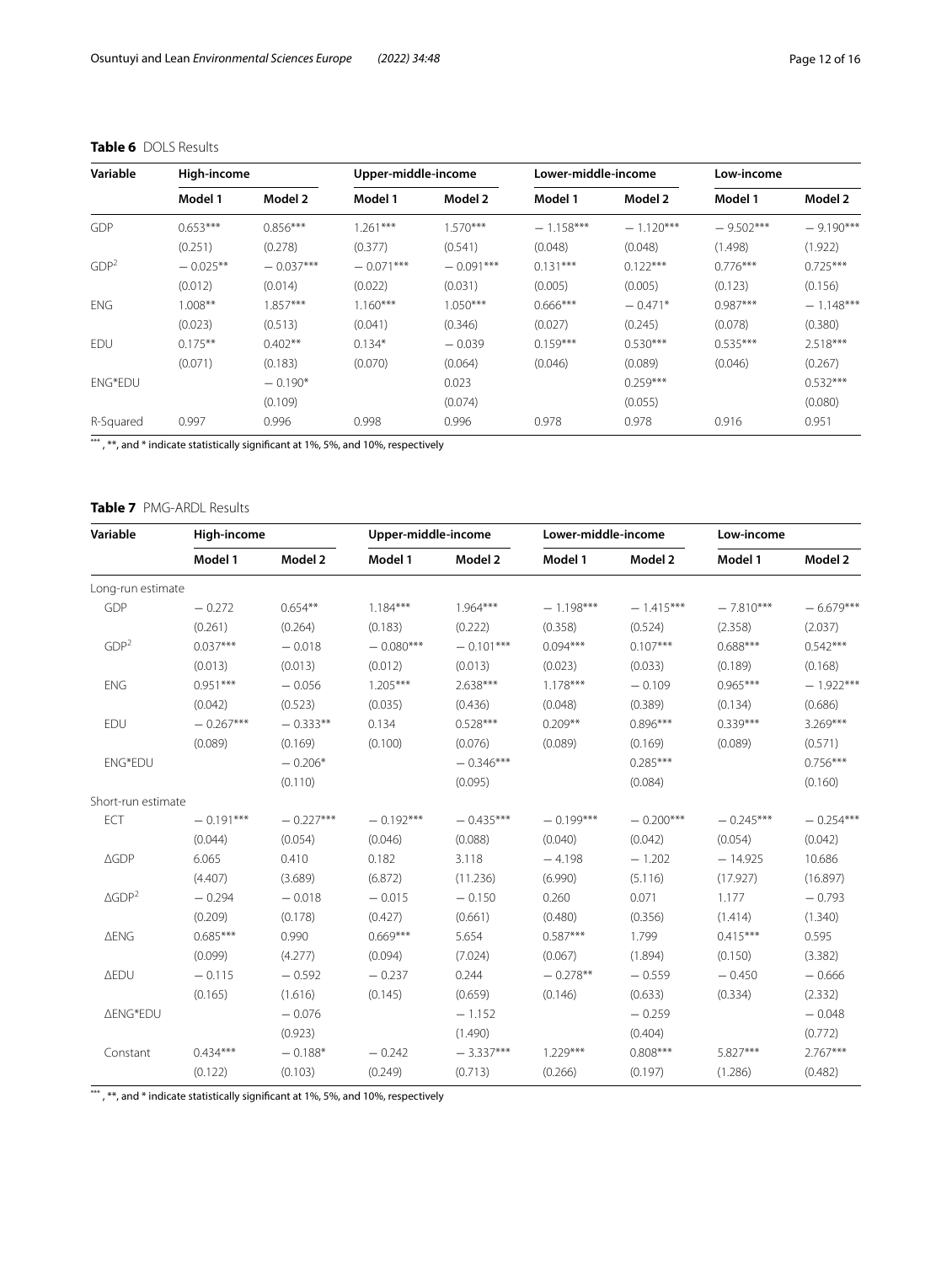| Variable            |            | Lower middle income<br>Upper middle income<br>High income |            |             | Low income  |             |             |            |
|---------------------|------------|-----------------------------------------------------------|------------|-------------|-------------|-------------|-------------|------------|
|                     | Model 1    | Model 2                                                   | Model 1    | Model 2     | Model 1     | Model 2     | Model 1     | Model 2    |
| <b>CCMG</b> results |            |                                                           |            |             |             |             |             |            |
| GDP                 | $6.886*$   | $8.213**$                                                 | $0.987**$  | $-0.420$    | $-20.41***$ | $-13.27***$ | $-24.44***$ | 0.748      |
|                     | (3.655)    | (4.010)                                                   | (0.484)    | (4.677)     | (2.319)     | (1.822)     | (3.083)     | (3.041)    |
| GDP <sup>2</sup>    | $-0.345*$  | $-0.408**$                                                | $-0.042$   | 0.044       | 1.379       | $0.901***$  | 1.919       | 0.055      |
|                     | (0.184)    | (0.202)                                                   | (0.298)    | (0.289)     | (1.566)     | (0.123)     | (2.392)     | (2.449)    |
| <b>ENG</b>          | $0.810***$ | $-4.227$                                                  | $1.037***$ | $7.403***$  | $0.839***$  | 2.275       | $0.628***$  | $2.462***$ |
|                     | (0.102)    | (6.329)                                                   | (0.056)    | (0.634)     | (0.084)     | (2.891)     | (0.134)     | (0.290)    |
| EDU                 | $0.168***$ | $-1.341***$                                               | $-0.483**$ | 0.386       | $-0.183**$  | $-1.199$    | $-0.570**$  | $-1.796$   |
|                     | (0.023)    | (0.258)                                                   | (0.228)    | (0.402)     | (0.077)     | (0.957)     | (0.192)     | (1.905)    |
| <b>ENG*EDU</b>      |            | $-1.077***$                                               |            | $-1.378***$ |             | $0.298***$  |             | $-0.356$   |
|                     |            | (0.361)                                                   |            | (0.372)     |             | (0.061)     |             | (0.652)    |
| Trend               | $0.013**$  | $0.013**$                                                 | $0.007*$   | $0.007**$   | $0.022***$  | $0.017**$   | $0.044***$  | $0.043***$ |
|                     | (0.006)    | (0.005)                                                   | (0.004)    | (0.004)     | (0.005)     | (0.007)     | (0.011)     | (0.012)    |

## <span id="page-12-1"></span>**Table 8** CCEMG results

\*\*\*, \*\*, and \* indicate statistically significant at 1%, 5%, and 10%, respectively

## <span id="page-12-2"></span>**Table 9** Marginal effects of primary education

|                     | Min       | Mean      | Max       |
|---------------------|-----------|-----------|-----------|
| High-income         | $-43.386$ | $-66.911$ | $-85.051$ |
| Upper-middle-income | $-12.557$ | $-19.230$ | $-24.059$ |
| Lower-middle income | 0454      | 17.283    | 26.401    |
| Low-income          | 9.339     | 40.408    | 74.667    |

## <span id="page-12-3"></span>**Table 10** Heterogeneous panel causality test results

| Null<br>hypothesis | High-<br>income | Upper-<br>middle-<br>income | Lower-<br>middle<br>income | Low-income |
|--------------------|-----------------|-----------------------------|----------------------------|------------|
|                    | Zbar-Stat       | Zbar-Stat                   | Zbar-Stat                  | Zbar-Stat  |
| $GDP \neq CO2$     | $3.229***$      | $1.967**$                   | 5.909***                   | $5.220***$ |
| $CO2 \neq GDP$     | $2.821***$      | $2.932***$                  | $1.674*$                   | 0.207      |
| $FNG \neq CO2$     | $1.975***$      | 0.494                       | 4.881***                   | $6.810***$ |
| CO2≠FNG            | $2.183**$       | 1.201                       | $5.074***$                 | $4.776***$ |
| $FDU \neq CO2$     | $2.346**$       | 4.486***                    | 1.886*                     | 0.535      |
| $CO2 \neq EDU$     | $2.413**$       | $2.792***$                  | 5.456***                   | 3.787***   |
| $FNG \neq GDP$     | 2.984***        | $-0.215$                    | $2.707***$                 | 0.511      |
| $GDP \neq ENG$     | $6.125***$      | 3.530***                    | 8.223***                   | 10.307***  |
| FDU≠GDP            | 0.637           | 3.524***                    | $3.940***$                 | 1.315      |
| $GDP \neq EDU$     | 1.796*          | 14.483***                   | 5.358***                   | 3.366***   |
| $EDU \neq ENG$     | 1.539           | $2.861***$                  | $4.215***$                 | $2.170**$  |
| FNG≠FDU            | 1.579           | $6.433***$                  | 1.422                      | 3.470***   |

 $^{\ast}$  , $^{\ast\ast}$  and  $^{\ast\ast\ast}$  are statistical significance at 10%, 5% and 1% levels, respectively

## <span id="page-12-0"></span>**Table 11** List of countries

| High-income         |                              |             |             |              |
|---------------------|------------------------------|-------------|-------------|--------------|
| Australia           | Denmark                      | Italy       | Panama      | Uruguay      |
| Austria             | Finland                      | Malta       | Portugal    | South Korea  |
| Belgium             | France                       | Mauritius   | Spain       | Seychelles   |
| <b>Brunei</b>       | Greece                       | Netherlands | Sweden      |              |
| Canada              | Iceland                      | Oman        | Switzerland |              |
| Chile               | Ireland                      | New Zealand | UK          |              |
| Cyprus              | Israel                       | Norway      | <b>USA</b>  |              |
| Upper-middle-income |                              |             |             |              |
| Albania             | Bulgaria                     | Cuba        | Indonesia   | Mexico       |
| Argentina           | China                        | Fcuador     | Iran        | Peru         |
| <b>Belize</b>       | Colombia                     | Grenada     | Jordan      | South Africa |
| Botswana            | Costa Rica                   | Guatemala   | Malaysia    | Thailand     |
|                     |                              |             |             | Turkey       |
| Lower-middle-income |                              |             |             |              |
| Algeria             | Congo-<br><b>Brazzaville</b> | Ghana       | Mongolia    | Senegal      |
| <b>Benin</b>        | Cote d'Ivoire                | India       | Morocco     | Sri Lanka    |
| <b>Bhutan</b>       | Egypt                        | Kenya       | Myanmar     | Tunisia      |
| <b>Bolivia</b>      | <b>FI Salvador</b>           | Kiribati    | Nepal       | Vietnam      |
| Cabo Verde          | Honduras                     | Lesotho     | Nigeria     |              |
| Cameroon            | Eswatini                     | Mauritania  | Philippines |              |
| Low-income          |                              |             |             |              |
| Burkina Faso        | Madagascar                   | Mali        | The Gambia  |              |
| Burundi             | Malawi                       | Mozambique  | Togo        |              |
| Ethiopia            | Niger                        | Rwanda      | Uganda      |              |
|                     |                              |             |             |              |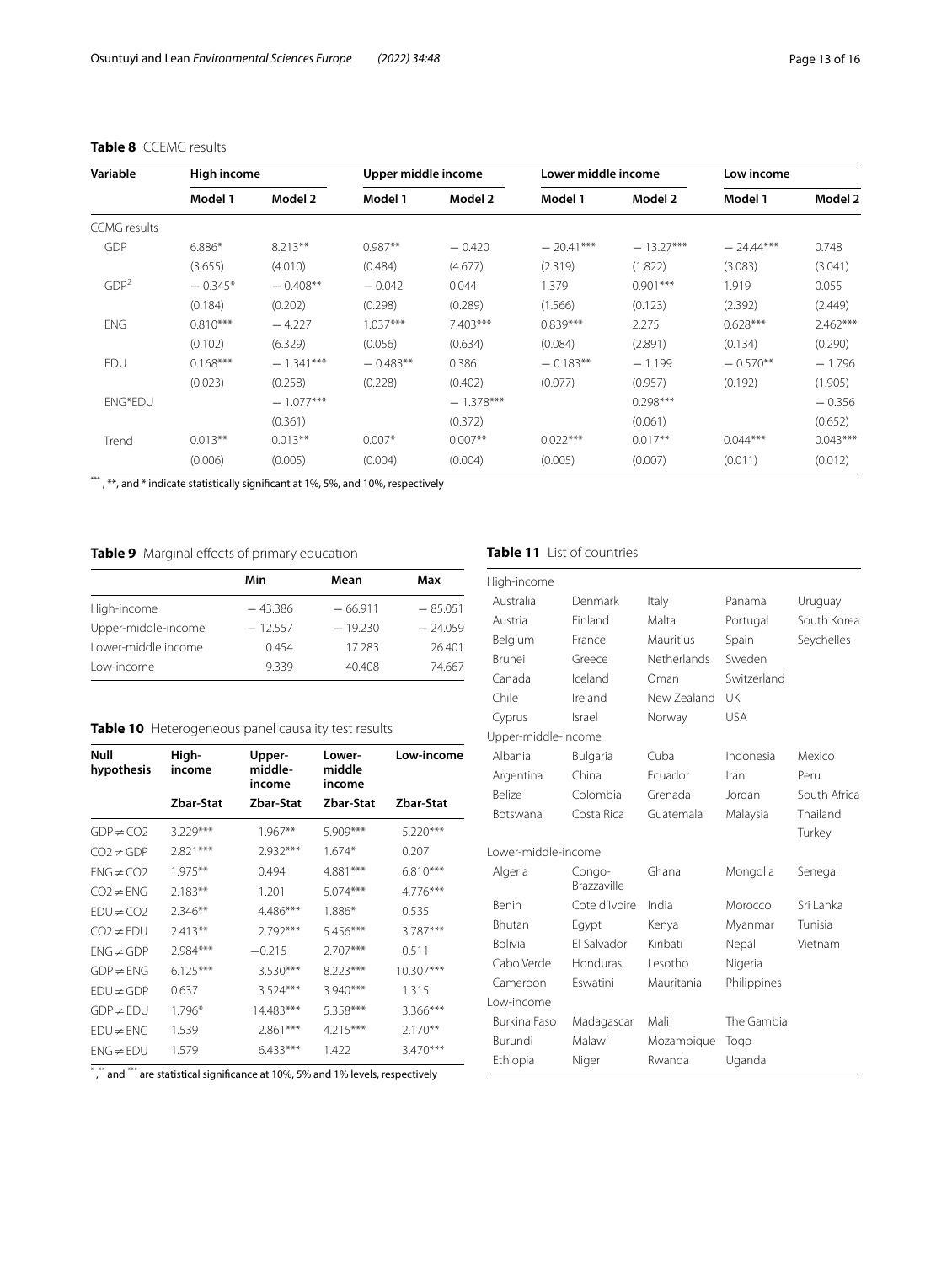#### **Acknowledgements**

Not applicable.

#### **Author contributions**

BVO: Conceptualization, Data curation, Formal analysis, Visualization, Writing—original draft, Writing—review & editing. HHL: Conceptualization, Investigation, Resources, Supervision, Writing—original draft, Writing—review & editing. "All authors read and approved the fnal manuscript.

#### **Funding**

This study did not receive any funding.

#### **Availability of data and materials**

Data is available upon request.

#### **Declarations**

**Ethics approval and consent to participate** Not applicable.

#### **Consent for publication**

Not applicable.

#### **Competing interests**

The authors declare that they have no competing interests.

#### **Author details**

<sup>1</sup> Economics Program, School of Social Sciences, Universiti Sains Malaysia, 11800 Gelugor, Penang, Malaysia. <sup>2</sup> Adekunle Ajasin University, Akungba-Akoko, Nigeria.

Received: 20 November 2021 Accepted: 18 April 2022 Published online: 31 May 2022

#### **References**

- <span id="page-13-4"></span>1. Adeel-Farooq RM, Raji JO, Adeleye BN (2020) Economic growth and methane emission: testing the EKC hypothesis in ASEAN economies. Manag of Environ Qual: An Int J 32(2):277–289.<https://doi.org/10.1108/MEQ-07-2020-0149>
- <span id="page-13-30"></span>2. Adu DT, Denkyirah EK (2017) Economic growth and environmental pollution in West Africa: testing the environmental Kuznets Curve hypothesis. Kasetsart J Soc Sci. <https://doi.org/10.1016/j.kjss.2017.12.008>
- <span id="page-13-24"></span>3. Ahmed Z, Nathaniel SP, Shahbaz M (2021) The criticality of information and communication technology and human capital in environmental sustainability: evidence from Latin American and Caribbean countries. J Clean Prod 286:125529. <https://doi.org/10.1016/j.jclepro.2020.125529>
- <span id="page-13-22"></span>4. Ahmed Z, Zafar MW, Ali S, Danish. (2020) Linking urbanization, human capital, and the ecological footprint in G7 countries: an empirical analysis. Sustain Cities Soc.<https://doi.org/10.1016/j.scs.2020.102064>
- <span id="page-13-5"></span>5. Asongu SA, Odhiambo NM (2020) The role of globalization in modulating the efect of environmental degradation on inclusive human development. Eur J Social Sci Res ISSN.<https://doi.org/10.1080/13511610.2020.1745058>
- <span id="page-13-14"></span>6. Balaguer J, Cantavella M (2018) The role of education in the Environmental Kuznets curve. Evidence from Australian data. Energy Econ 70:289–296. <https://doi.org/10.1016/j.eneco.2018.01.021>
- <span id="page-13-28"></span>7. Baltagi BH, Feng Q, Kao C (2012) A lagrange multiplier test for cross-sectional dependence in a fixed effects panel data model. J Econ 170(1):164-177. <https://doi.org/10.1016/j.jeconom.2012.04.004>
- <span id="page-13-23"></span>8. Bano S, Zhao Y, Ahmad A, Wang S, Liu Y (2018) Identifying the impacts of human capital on carbon emissions in Pakistan. J Clean Prod 183:1082–1092. <https://doi.org/10.1016/j.jclepro.2018.02.008>
- <span id="page-13-21"></span>9. Bigerna S, Polinori P (2014) Italian households' willingness to pay for green electricity. Renew Sustain Energy Rev 34:110–121. [https://doi.org/10.1016/j.](https://doi.org/10.1016/j.rser.2014.03.002) [rser.2014.03.002](https://doi.org/10.1016/j.rser.2014.03.002)
- <span id="page-13-19"></span>10. Blend JR, Ravenswaay EO (1999) Measuring consumer demand for ecolabeled apples. Am J Agr Econ 81(5):1072–1077.<https://doi.org/10.2307/1244086>
- <span id="page-13-27"></span>11. Breusch TS, Pagan AR (1980) The lagrange multiplier test and its applications to model specifcation in Econometrics. Rev Econ Stud 47(1): 239. <https://doi.org/10.2307/2297111>
- <span id="page-13-3"></span>12. Castellanos PMA, Queiruga-Dios A, Encinas AH, Acosta LC (2021) Environmental education in environmental engineering: analysis of the situation in Colombia and Latin America. Sustainability (Switzerland) 12(18):1–14. <https://doi.org/10.3390/su12187239>
- <span id="page-13-11"></span>13. Chankrajang T, Muttarak R (2017) Green returns to education: Does schooling contribute to pro-environmental behaviours? Evidence from Thailand. Ecol Econ 131:434–448. [https://doi.org/10.1016/j.ecolecon.](https://doi.org/10.1016/j.ecolecon.2016.09.015) [2016.09.015](https://doi.org/10.1016/j.ecolecon.2016.09.015)
- <span id="page-13-25"></span>14. Danish H, S. T., Baloch, M. A., Mahmood, N., & Zhang, J. W. (2019) Linking economic growth and ecological footprint through human capital and biocapacity. Sustain Cities Soc 47:101516. [https://doi.org/10.1016/j.scs.](https://doi.org/10.1016/j.scs.2019.101516) [2019.101516](https://doi.org/10.1016/j.scs.2019.101516)
- <span id="page-13-20"></span>15. De Silva DG, Pownall RAJ (2014) Going green: does it depend on education, gender or income? Appl Econ 46(5):573–586. [https://doi.org/10.](https://doi.org/10.1080/00036846.2013.857003) [1080/00036846.2013.857003](https://doi.org/10.1080/00036846.2013.857003)
- <span id="page-13-12"></span>16. Debrah JK, Vidal DG, Dinis MAP (2021) Raising awareness on solid waste management through formal education for sustainability: a developing countries evidence review. Recycling 6(1):1–21. [https://doi.org/10.3390/](https://doi.org/10.3390/recycling6010006) [recycling6010006](https://doi.org/10.3390/recycling6010006)
- <span id="page-13-0"></span>17. Destek MA, Aslan A (2020) Disaggregated renewable energy consumption and environmental pollution nexus in G-7 countries. Renewable Energy 151:1298–1306.<https://doi.org/10.1016/j.renene.2019.11.138>
- <span id="page-13-16"></span>18. Diekmann A, Franzen A (1999) The wealth of nations and environmental concern. Environ Behav 31(4):540–549. [https://doi.org/10.1177/00139](https://doi.org/10.1177/00139169921972227) [169921972227](https://doi.org/10.1177/00139169921972227)
- <span id="page-13-29"></span>19. Dumitrescu EI, Hurlin C (2012) Testing for granger non-causality in heterogeneous panels. Econ Model 29(4):1450–1460. [https://doi.org/10.](https://doi.org/10.1016/j.econmod.2012.02.014) [1016/j.econmod.2012.02.014](https://doi.org/10.1016/j.econmod.2012.02.014)
- <span id="page-13-1"></span>20. Ehigiamusoe KU, Guptan V, Lean HH (2020) Impact of fnancial structure on environmental quality : evidence from panel and disaggregated data. Energy Sources Part B 14(10–12):359–383. [https://doi.org/10.1080/15567](https://doi.org/10.1080/15567249.2020.1727066) [249.2020.1727066](https://doi.org/10.1080/15567249.2020.1727066)
- <span id="page-13-6"></span>21. Ehigiamusoe KU, Lean HH (2019) Efects of energy consumption, economic growth, and fnancial development on carbon emissions: evidence from heterogeneous income groups. Environ Sci Pollut Res 26(22):22611–22624. <https://doi.org/10.1007/s11356-019-05309-5>
- <span id="page-13-2"></span>22. Ehigiamusoe KU, Lean HH, Smyth R (2020) The moderating role of energy consumption in the carbon emissions-income nexus in middle-income countries. Appl Energy 261:1–13. [https://doi.org/10.1016/j.apenergy.2019.](https://doi.org/10.1016/j.apenergy.2019.114215) [114215](https://doi.org/10.1016/j.apenergy.2019.114215)
- <span id="page-13-7"></span>23. Ehigiamusoe KU, Lean HH, Somasundram S (2021) Unveiling the nonlinear impact of sectoral output on environmental pollution in Malaysia. Environ Sci Pollut Res 29(5):7465–7488. [https://doi.org/10.1007/S11356-](https://doi.org/10.1007/S11356-021-16114-4/TABLES/7) [021-16114-4/TABLES/7](https://doi.org/10.1007/S11356-021-16114-4/TABLES/7)
- <span id="page-13-8"></span>24. Ehigiamusoe KU, Lean HH, Babalola SJ, Poon WC (2022) The roles of fnancial development and urbanization in degrading environment in Africa: Unravelling non-linear and moderating impacts. Energy Reports 8:1665–1677. <https://doi.org/10.1016/j.egyr.2021.12.048>
- <span id="page-13-15"></span>25. Ek K, Söderholm P (2008) Norms and economic motivation in the Swedish green electricity market. Ecol Econ 68(1–2):169–182. [https://doi.org/](https://doi.org/10.1016/j.ecolecon.2008.02.013) [10.1016/j.ecolecon.2008.02.013](https://doi.org/10.1016/j.ecolecon.2008.02.013)
- <span id="page-13-10"></span>26. Eyuboglu K, Uzar U (2021) A new perspective to environmental degradation: the linkages between higher education and CO 2 emissions. Environ Sci Pollut Res 28:482–493. [https://doi.org/10.1007/s11356-020-09414-8/](https://doi.org/10.1007/s11356-020-09414-8/Published) [Published](https://doi.org/10.1007/s11356-020-09414-8/Published)
- <span id="page-13-18"></span>27. Ferrara, I. D. A., & Missios, P. (2005). Recycling and waste diversion efectiveness: Evidence from Canada. *Environmental & Resource Economics*, *30*, 221–238. papers2://publication/ uuid/1ECE4EFD-C7F7–4866–88AF-BD8EE3875F0E
- <span id="page-13-26"></span>28. Fisher, R. A. (1992). Statistical methods for research workers. In S. Kotz & N. L. Johnson (Eds.), Breakthroughs in Statistics. Springer Series in Statistics (Perspectives in Statistics) (pp. 66–70). Springer. [https://doi.org/10.2307/](https://doi.org/10.2307/2528855) [2528855](https://doi.org/10.2307/2528855)
- <span id="page-13-17"></span>29. Franzen A (2003) Environmental attitudes in international comparison: an analysis of the ISSP Surveys 1993 and 2000. Soc Sci Q 84(2):297–308
- <span id="page-13-9"></span>30. Grossman G, Krueger A (1991) Environmental impacts of a North American free trade agreement. National Bureau of Economic Res. [https://doi.](https://doi.org/10.3386/w3914) [org/10.3386/w3914](https://doi.org/10.3386/w3914)
- <span id="page-13-13"></span>31. Harring N, Jagers SC, Matti S (2020) Higher education, norm development, and environmental protection. High Educ 79(2):291–305. [https://](https://doi.org/10.1007/s10734-019-00410-7) [doi.org/10.1007/s10734-019-00410-7](https://doi.org/10.1007/s10734-019-00410-7)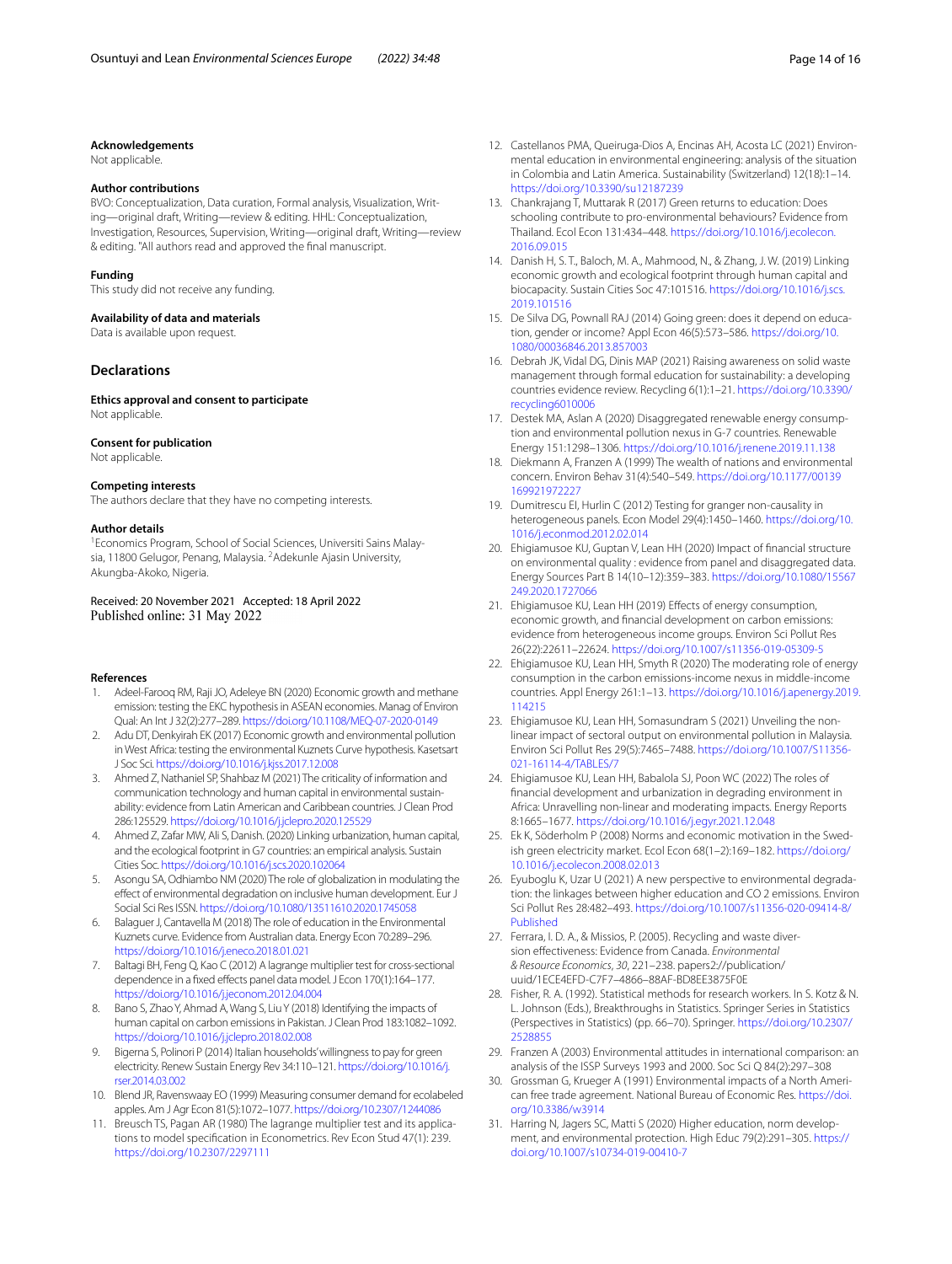- <span id="page-14-3"></span>32. Husaini DH, Lean HH, Ab-Rahim R (2021) The relationship between energy subsidies, oil prices, and CO<sub>2</sub> emissions in selected Asian countries: a panel threshold analysis. Australas J Environ Manage 28(4):339–354. [https://doi.](https://doi.org/10.1080/14486563.2021.1961620) [org/10.1080/14486563.2021.1961620](https://doi.org/10.1080/14486563.2021.1961620)
- <span id="page-14-40"></span>33. IEA. (2020). *World energy balances: Overview*. [https://www.iea.org/reports/](https://www.iea.org/reports/world-energy-balances-overview) [world-energy-balances-overview](https://www.iea.org/reports/world-energy-balances-overview). Accessed 12 July 2021
- <span id="page-14-31"></span>34. Im KS, Pesaran MH, Shin Y (2003) Testing for unit roots in heterogeneous panels. J Econometrics 115(1):53–74. [https://doi.org/10.1016/S0304-](https://doi.org/10.1016/S0304-4076(03)00092-7) [4076\(03\)00092-7](https://doi.org/10.1016/S0304-4076(03)00092-7)
- <span id="page-14-21"></span>35. Inglesi-Lotz, R., & Morales, L. D. del C. (2017). *The efect of education on a country's energy consumption: evidence from developed and developing countries*. [https://www.up.ac.za/media/shared/61/WP/wp\\_2017\\_33.zp117](https://www.up.ac.za/media/shared/61/WP/wp_2017_33.zp117672.pdf) [672.pdf](https://www.up.ac.za/media/shared/61/WP/wp_2017_33.zp117672.pdf)
- <span id="page-14-11"></span>36. Johnston RJ, Wessells CR, Asche F (2001) Measuring consumer preferences for ecolabeled seafood : an international comparison. J Agric Res Econ 26(42):20–39
- <span id="page-14-37"></span>37. Kao C, Chiang MH (2000) On the estimation and inference of a cointegrated regression in panel data. In: Nonstationary panels, panel cointegration and dynamic panels, vol 15, pp 179–222. Elsevier Science Inc. [https://](https://doi.org/10.1016/S0731-9053(00)15007-8) [doi.org/10.1016/S0731-9053\(00\)15007-8](https://doi.org/10.1016/S0731-9053(00)15007-8)
- <span id="page-14-13"></span>38. Katircioglu S, Katircioĝlu S, Saqib N (2020) Does higher education system moderate energy consumption and climate change nexus? Evidence from a small island. Air Qual Atmos Health 13(2):153–160. [https://doi.org/10.](https://doi.org/10.1007/s11869-019-00778-6) [1007/s11869-019-00778-6](https://doi.org/10.1007/s11869-019-00778-6)
- <span id="page-14-26"></span>39. Khan M (2020) CO2 emissions and sustainable economic development: new evidence on the role of human capital. Sustain Dev 28(5):1279–1288. <https://doi.org/10.1002/sd.2083>
- <span id="page-14-20"></span>40. Kotchen MJ, Boyle KJ, Leiserowitz AA (2013) Willingness-to-pay and policyinstrument choice for climate-change policy in the United States. Energy Policy 55:617–625. <https://doi.org/10.1016/j.enpol.2012.12.058>
- <span id="page-14-34"></span>41. Levin A, Lin CF, Chu CSJ (2002) Unit root tests in panel data: asymptotic and fnite-sample properties. J Econometrics 108(1):1–24. [https://doi.org/10.](https://doi.org/10.1016/S0304-4076(01)00098-7) [1016/S0304-4076\(01\)00098-7](https://doi.org/10.1016/S0304-4076(01)00098-7)
- <span id="page-14-14"></span>42. López-Mosquera N, Lera-López F, Sánchez M (2015) Key factors to explain recycling, car use and environmentally responsible purchase behaviors: a comparative perspective. Resour Conserv Recycl 99:29–39. [https://doi.org/](https://doi.org/10.1016/j.resconrec.2015.03.007) [10.1016/j.resconrec.2015.03.007](https://doi.org/10.1016/j.resconrec.2015.03.007)
- <span id="page-14-16"></span>43. Ma G, Andrews-Speed P, Zhang J (2013) Chinese consumer attitudes towards energy saving: the case of household electrical appliances in Chongqing. Energy Policy 56:591–602. [https://doi.org/10.1016/j.enpol.](https://doi.org/10.1016/j.enpol.2013.01.024) [2013.01.024](https://doi.org/10.1016/j.enpol.2013.01.024)
- <span id="page-14-24"></span>44. Mahalik MK, Mallick H, Padhan H (2021) Do educational levels infuence the environmental quality? The role of renewable and non-renewable energy demand in selected BRICS countries with a new policy perspective. Renew Energy 164:419–432.<https://doi.org/10.1016/j.renene.2020.09.090>
- <span id="page-14-27"></span>45. Mahmood N, Wang Z, Hassan ST (2019) Renewable energy, economic growth, human capital, and CO2 emission: an empirical analysis. Environ Sci Pollut Res 26(20):20619–20630. [https://doi.org/10.1007/](https://doi.org/10.1007/s11356-019-05387-5) [s11356-019-05387-5](https://doi.org/10.1007/s11356-019-05387-5)
- <span id="page-14-9"></span>46. McCright AM (2010) The efects of gender on climate change knowledge and concern in the American public. Popul Environ 32(1):66–87. [https://doi.](https://doi.org/10.1007/s11111-010-0113-1) [org/10.1007/s11111-010-0113-1](https://doi.org/10.1007/s11111-010-0113-1)
- <span id="page-14-22"></span>47. Meyer A (2015) Does education increase pro-environmental behavior? Evidence from Europe. Ecol Econ 116:108–121. [https://doi.org/10.1016/j.](https://doi.org/10.1016/j.ecolecon.2015.04.018) [ecolecon.2015.04.018](https://doi.org/10.1016/j.ecolecon.2015.04.018)
- <span id="page-14-1"></span>48. Mohsin M, Kamran HW, Atif Nawaz M, Sajjad Hussain M, Dahri AS (2021) Assessing the impact of transition from nonrenewable to renewable energy consumption on economic growth-environmental nexus from developing Asian economies. J Environ Manage. [https://doi.org/10.1016/j.](https://doi.org/10.1016/j.jenvman.2021.111999) [jenvman.2021.111999](https://doi.org/10.1016/j.jenvman.2021.111999)
- <span id="page-14-0"></span>49. Munir Q, Lean HH, Smyth R (2020) CO2 emissions, energy consumption and economic growth in the ASEAN-5 countries : a cross-sectional dependence approach. Energy Econ 85:104571. [https://doi.org/10.1016/j.eneco.](https://doi.org/10.1016/j.eneco.2019.104571) [2019.104571](https://doi.org/10.1016/j.eneco.2019.104571)
- <span id="page-14-4"></span>50. Nathaniel SP, Nwulu N, Bekun F (2021) Natural resource, globalization, urbanization, human capital, and environmental degradation in Latin American and Caribbean countries. Environ Sci Pollut Res 28(5):6207–6221. <https://doi.org/10.1007/s11356-020-10850-9>
- <span id="page-14-30"></span>51. Osuntuyi BV, Lean HH (2021) Environmental degradation, economic growth, and energy consumption: The moderating role of education (Working Paper, School of Social Sciences, Universiti Sains Malaysia)
- <span id="page-14-28"></span>52. Pata UK, Caglar AE (2021) Investigating the EKC hypothesis with renewable energy consumption, human capital, globalization and trade openness for China: Evidence from augmented ARDL approach with a structural break. Energy 216:1–16. [https://doi.org/10.1016/j.energy.2020.](https://doi.org/10.1016/j.energy.2020.119220) [119220](https://doi.org/10.1016/j.energy.2020.119220)
- <span id="page-14-35"></span>53. Pedroni P (2001) Purchasing power parity tests in cointegrated panels. Rev Econ Stat 83(4):727–731. [https://doi.org/10.1162/003465301753237](https://doi.org/10.1162/003465301753237803) [803](https://doi.org/10.1162/003465301753237803)
- <span id="page-14-36"></span>54. Pedroni P (2004) Panel cointegration: asymptotic and fnite sample properties of pooled time series tests with an application to the PPP hypothesis. Econom Theory 20(3): 597–625. [https://doi.org/10.1017/](https://doi.org/10.1017/S0266466604203073) [S0266466604203073](https://doi.org/10.1017/S0266466604203073)
- <span id="page-14-32"></span>55. Pesaran MH (2021) General diagnostic tests for cross-sectional dependence in panels. Empirical Econ 60:13–50. [https://doi.org/10.1007/](https://doi.org/10.1007/s00181-020-01875-7) [s00181-020-01875-7](https://doi.org/10.1007/s00181-020-01875-7)
- <span id="page-14-33"></span>56. Pesaran MH (2007) A simple panel unit root test in the presence of crosssection dependence. J Appl Economet 22(2):265–312. [https://doi.org/10.](https://doi.org/10.1002/jae.951) [1002/jae.951](https://doi.org/10.1002/jae.951)
- <span id="page-14-38"></span>57. Pesaran MH, Pesaran MH, Shin Y, Smith RP (1999) Pooled mean group estimation of dynamic heterogeneous panels. J Am Stat Assoc 94(446):621–634. <https://doi.org/10.1080/01621459.1999.10474156>
- <span id="page-14-39"></span>58. Phillips PCB, Sul D (2003) Dynamic panel estimation and homogeneity testing under cross section dependence. Economet J 6(1):217–259. <https://doi.org/10.1111/1368-423x.00108>
- <span id="page-14-18"></span>59. Pronello C, Camusso C (2011) Travellers' profles defnition using statistical multivariate analysis of attitudinal variables. J Transp Geogr 19(6):1294– 1308.<https://doi.org/10.1016/j.jtrangeo.2011.06.009>
- <span id="page-14-5"></span>60. Shahbaz M, Lean HH (2012) Does fnancial development increase energy consumption? The role of industrialization and urbanization in Tunisia. Energy Policy 40(1):473–479.<https://doi.org/10.1016/j.enpol.2011.10.050>
- <span id="page-14-7"></span>61. Shahbaz M, Lean HH, Shabbir MS (2012) Environmental kuznets curve hypothesis in Pakistan: cointegration and granger causality. Renew Sustain Energy Rev 16(5):2947–2953. [https://doi.org/10.1016/j.rser.2012.](https://doi.org/10.1016/j.rser.2012.02.015) [02.015](https://doi.org/10.1016/j.rser.2012.02.015)
- <span id="page-14-15"></span>62. Smith VK (1995) Does education induce people to improve the environment? J Policy Anal Manage 14(4):211–215
- <span id="page-14-25"></span>63. Subramaniam Y, Tajul, & , Masron, A., & Masron, T. A. (2019) Education, methane emission and poverty in developing countries. J Environ Econ Policy 9(3):355–369.<https://doi.org/10.1080/21606544.2019.1689175>
- <span id="page-14-8"></span>64. Tang CF, Abosedra S, Naghavi N (2021) Does the quality of institutions and education strengthen the quality of the environment? Evidence from a global perspective. Energy 218:119303. [https://doi.org/10.1016/j.](https://doi.org/10.1016/j.energy.2020.119303) [energy.2020.119303](https://doi.org/10.1016/j.energy.2020.119303)
- <span id="page-14-12"></span>65. Teisl MF, Rubin J, Noblet CL (2008) Non-dirty dancing? Interactions between eco-labels and consumers. J Econ Psychol 29(2):140–159. <https://doi.org/10.1016/j.joep.2007.04.002>
- <span id="page-14-10"></span>66. UNESCO. (2021). *Education for Sustainable Development*. [https://en.](https://en.unesco.org/themes/education-sustainable-development) [unesco.org/themes/education-sustainable-development](https://en.unesco.org/themes/education-sustainable-development). Accessed 03 July 2021
- <span id="page-14-2"></span>67. Usman O, Alola AA, Sarkodie SA (2020) Assessment of the role of renewable energy consumption and trade policy on environmental degradation using innovation accounting: evidence from the US. Renew Energy 150:266–277. <https://doi.org/10.1016/j.renene.2019.12.151>
- <span id="page-14-6"></span>68. Wang, E. Z., & Lee, C. C. (2022). The impact of clean energy consumption on economic growth in China: Is environmental regulation a curse or a blessing? *International Review of Economics and Finance*, *77*(September 2021), 39–58. <https://doi.org/10.1016/j.iref.2021.09.008>
- <span id="page-14-17"></span>69. Wijaya ME, Tezuka T (2013) Measures for improving the adoption of higher efficiency appliances in Indonesian households: An analysis of lifetime use and decision-making in the purchase of electrical appliances. Appl Energy 112:981–987. <https://doi.org/10.1016/j.apenergy.2013.02.036>
- <span id="page-14-29"></span>70. Winthrop, R. (2011). Education in Africa- The story isn't over. In *Current History* (Vol. 110). University of California.
- <span id="page-14-41"></span>71. World Bank. (2021). *Education overview*. [https://www.worldbank.org/en/](https://www.worldbank.org/en/topic/education/overview) [topic/education/overview.](https://www.worldbank.org/en/topic/education/overview) Accessed 29 July 2021
- <span id="page-14-19"></span>72. Xiao C, Dunlap RE, Hong D (2013) The nature and bases of environmental concern among Chinese Citizens. Soc Sci Q 94(3):672–690. [https://doi.](https://doi.org/10.1111/j.1540-6237.2012.00934.x) [org/10.1111/j.1540-6237.2012.00934.x](https://doi.org/10.1111/j.1540-6237.2012.00934.x)
- <span id="page-14-23"></span>73. Zafar MW, Qin Q, Malik MN, Zaidi SAH (2020) Foreign direct investment and education as determinants of environmental quality: the importance